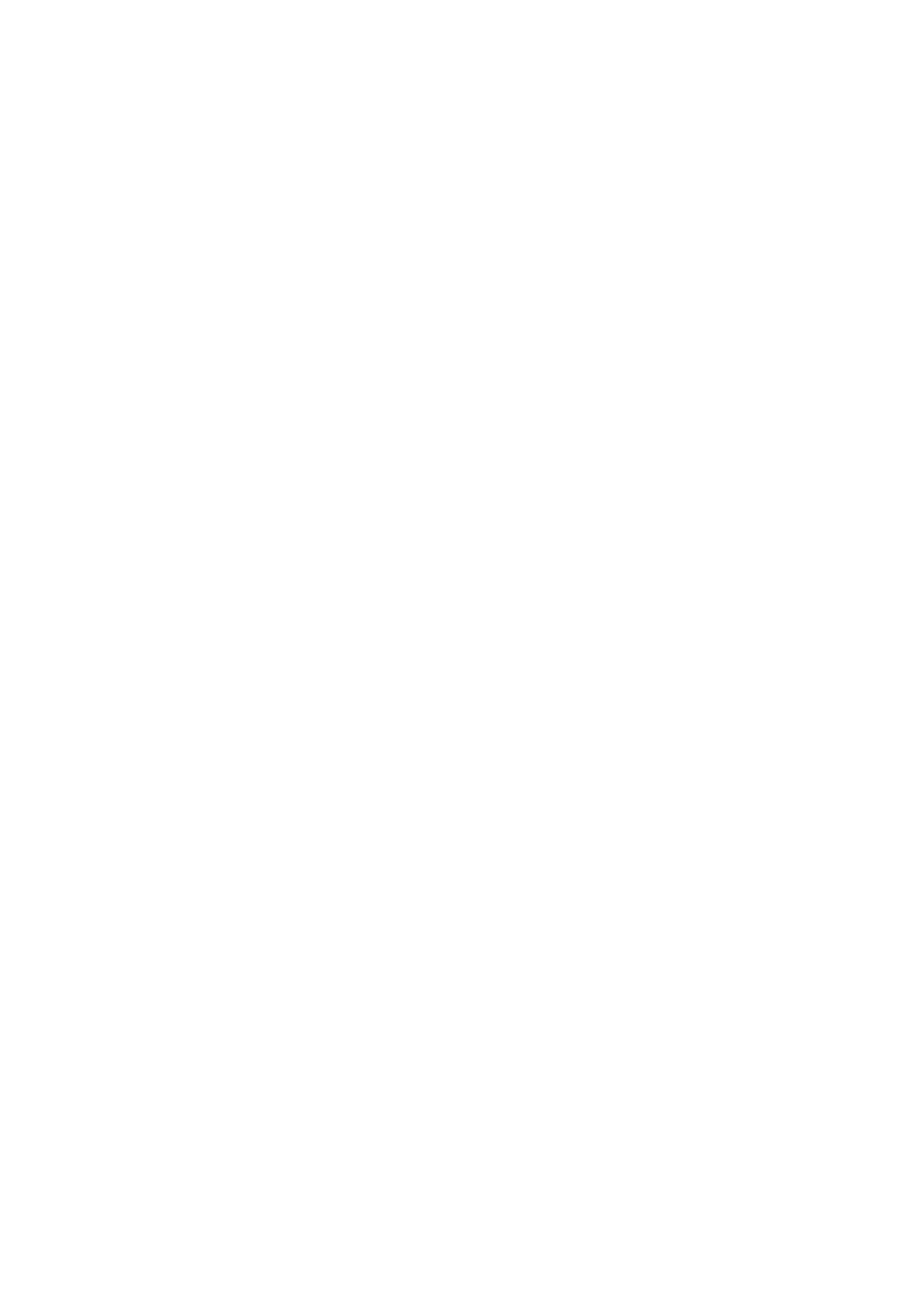#### **Contents**

| (i)                                                                                   |  |
|---------------------------------------------------------------------------------------|--|
| (ii)                                                                                  |  |
| (iii)                                                                                 |  |
| (iv)                                                                                  |  |
| Addressing Challenges in Trade Finance - Options for the Commonwealth  18             |  |
|                                                                                       |  |
|                                                                                       |  |
| Appendix A Some Multilateral and Regional Public Providers of Trade Finance24         |  |
| Appendix B Sample of Export Credit Agencies and Other Sources of Trade Finance in the |  |
|                                                                                       |  |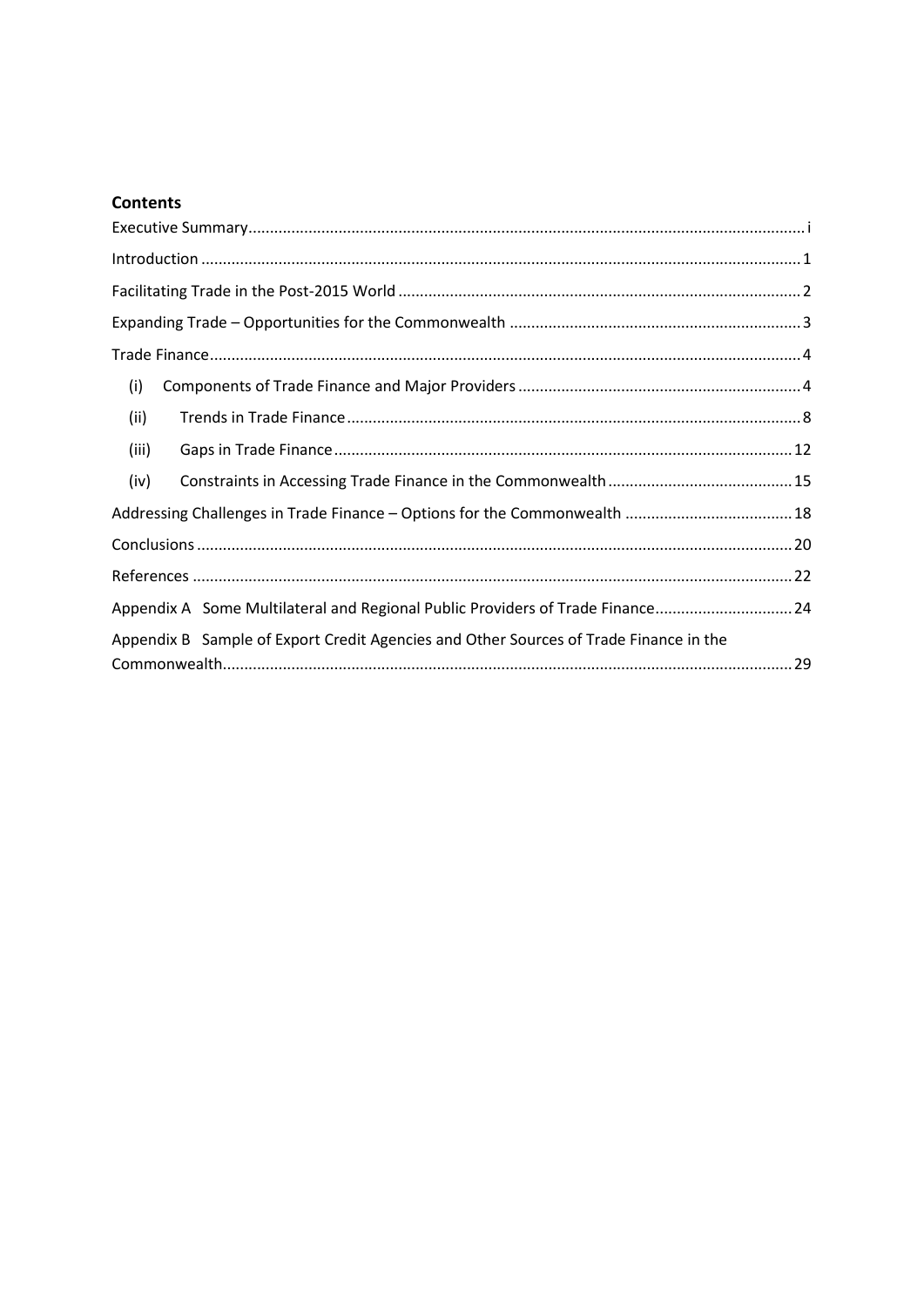## <span id="page-3-0"></span>**Executive Summary**

There is very significant opportunity to expand both intra-Commonwealth trade, as well as the share of Commonwealth member countries' trade with the rest of the world. There is also a very substantial empirical literature which provides evidence for the importance of trade for the economic prospects of developing countries. Doing so offers the opportunity to increase income, promote learning, increase the diffusion of technical knowledge, expand employment, improve standards of living and contribute to structural transformation. Empirical evidence also points to a range of domestic and international policies which can be supportive of trade, including international trade rules which improve the prospects of the poorest, smallest and most vulnerable developing countries to sustain and expand trade, strengthening of domestic institutions, skills, technology and infrastructure to support trade, as well as the availability of trade finance.

2. The paper examines this latter ingredient – access to trade finance on affordable terms - in achieving an expansion in intra-Commonwealth trade; and in strengthening Commonwealth trade with the rest of the world. Trade finance is a neglected aspect of policy focus, yet an important element of modern trading relationships. With global trade estimated to aggregate in excess of \$18 trillion, some 80-90 per cent of trade, or between \$14.4 - \$16.2 trillion, is covered by some form of trade finance, including letters of credit, open account and others instruments. Access by Commonwealth members to adequate, reliable sources of trade finance at reasonable cost is an active, not passive contributor to their prospects for growth and employment; and for the deepening of intra-Commonwealth economic relations. Adequate trade finance serves as an essential ingredient in sustaining trade flows during periods of economic volatility and downturn; offers the liquidity required to proactively expand trade in periods of growth; and is particularly crucial in supporting small, mediumsized enterprises (SMEs) in the tradable goods and services sectors in the poorest, smallest and most vulnerable developing countries.

3. Since the global economic crisis in 2009, trade finance flows have improved and a number of multilateral and regional institutions have instituted new mechanisms for the provision of trade finance. Initiatives by the IFC and multilateral development banks have been particularly valuable. Yet empirical evidence points to the presence of very significant gaps in the availability of trade finance, particularly for the poorest and smallest developing countries. A recent Asian Development Bank study for example signals a gap in unmet global demand for trade finance of \$1.6 trillion. Given the scale of the challenge, concerted Commonwealth initiative will be needed, if trade finance gaps are to be narrowed in Commonwealth member countries.

4. The Commonwealth's poorest, smallest and most vulnerable countries, particularly the association's 32 small states and 15 least-developed countries, are most significantly impacted by challenges in access to adequate and cost-effective sources of trade finance. They are among the most open economies in the world and thus suffer disproportionately from global financial and trade volatility and during periods of global crisis. Their domestic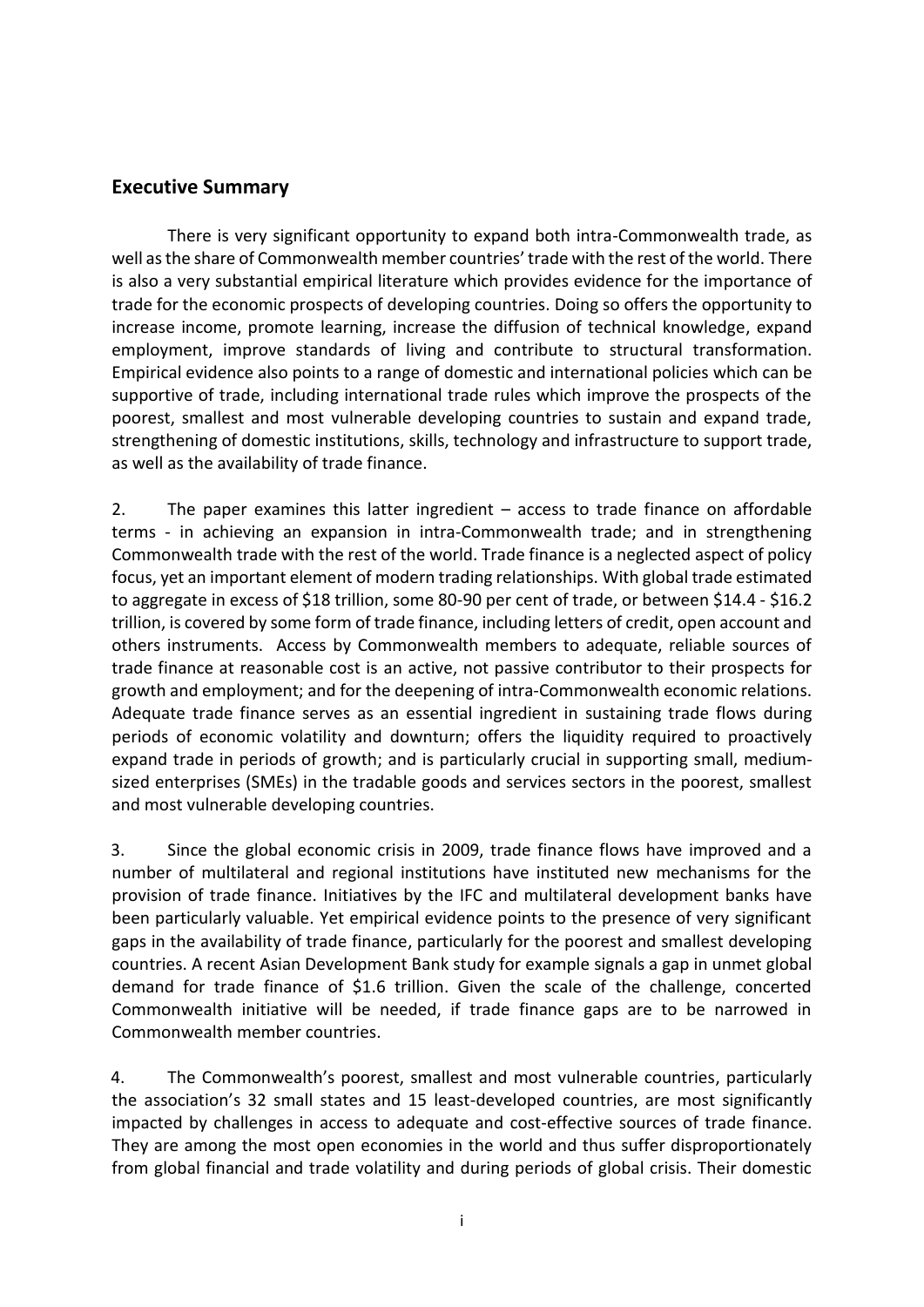markets and institutions do not provide a sufficient range of instruments and mechanisms to secure trade finance on the scale needed to support steady state trade flows and to expand trade; and costs of trade finance are disproportionately high, limiting trade opportunities, impeding private sector development and particularly the development of SMEs in Commonwealth developing countries and limiting opportunities for growth and employment. Finding ways to expand access to sufficient, affordable sources of trade finance is a priority development challenge for these countries.

5. Improving trade finance in Commonwealth member countries can also provide the liquidity to catalyse intra-Commonwealth trade. Evidence of intra-Commonwealth trade patterns reveals an enormous untapped opportunity to expand trade. Successfully achieving this will require collective Commonwealth initiative inter alia to address domestic constraints to trade, including strengthened institutions, infrastructure and technology; but will not be able to succeed in the absence of additional sources of trade finance for the poorest, smallest and most vulnerable Commonwealth developing countries.

6. Commonwealth initiatives to strengthen access to trade finance can also contribute to structural transformation. The UN High-Level Panel on the Post-2015 Development Agenda identifies the transformation of economies for jobs and inclusive growth as one of five transformational objectives of the Post-2015 framework; and within this objective, the encouragement of open, fair and development friendly trade. Access to trade finance on affordable terms is crucial to the promotion of trade; and an important cog in the achievement of the Post-2015 development framework will be the identification of additional sources of trade finance, particularly for poor and small economies; and more concerted efforts to resolve gaps between the large demand for and absence of adequate supply of trade finance.

7. Both quantitative and qualitative analysis of the availability, sources, gaps and challenges in augmenting trade finance across the Commonwealth warrants both closer focus and improvement. There are substantial gaps in knowledge and data; yet several Commonwealth advanced and emerging economies have sophisticated and well-established markets and institutional knowledge which can support the broader members. The Commonwealth can promote collective Commonwealth initiatives to strengthen intra-Commonwealth trade and support the closing of trade finance gaps in the poorest and smallest countries. A short, focused programme of analytical and research work can be pursued, reporting to Commonwealth Finance Ministers in 2014. This can examine trade finance prospects and challenges more systematically, including the demand for and supply of trade finance within the Commonwealth, the nature, causes and extent of trade financing gaps, Commonwealth opportunities and strengths in enhancing trade finance and options for Commonwealth action to augment access to trade finance, particularly for the poorest, smallest and most vulnerable members.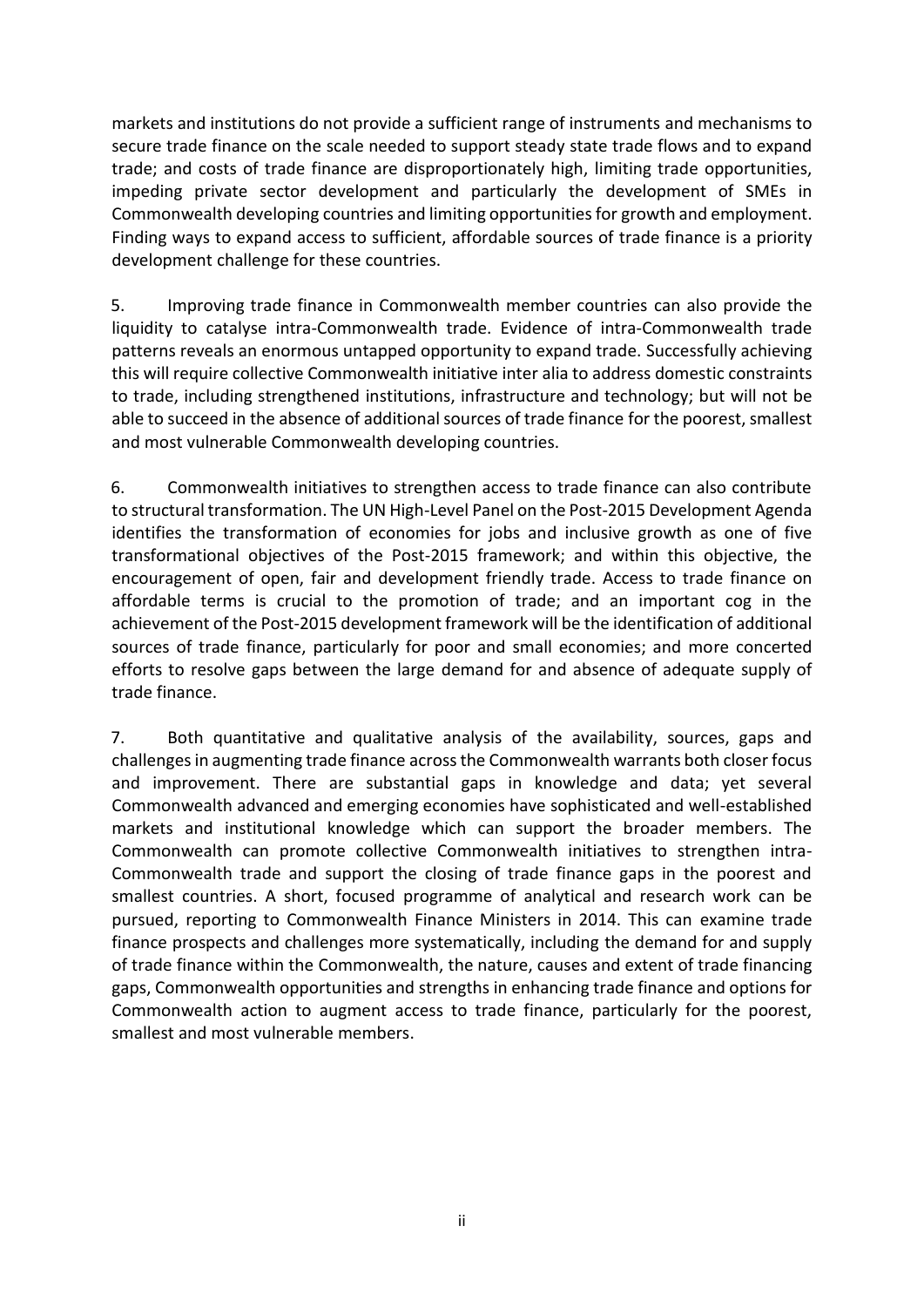## <span id="page-5-0"></span>**Introduction**

Important opportunities are available for Commonwealth members to expand trade, both within the Commonwealth and to the rest of the world. The opportunities are available to all members, notwithstanding heterogeneity of economic size and stage of development. Many ingredients are necessary in a successful collective endeavour to uplift pan-Commonwealth trade and in efforts to expand Commonwealth members' trade with the rest of the world, including improved and more responsive multilateral trade rules, capacity of trade policy makers to negotiate trade agreements, improving the effectiveness and enhanced resourcing of regional and national institutions responsible for trade promotion, and strengthened domestic policies, institutions, infrastructure, skills and technology. These have been the subject of interest Commonwealth discourse over several years.

2. One further element is also central to achieving a sustained expansion in trade: improving access to trade finance. Global trade is estimated to aggregate in excess of \$18 trillion per annum, with trade finance underpinning between 80-90 per cent - or between \$14.4 -\$16.2 trillion of all trade flows globally. Trade finance intermediation provides immediate risk mitigation, provides cash flow and liquidity to both importers and exporters and is a primary source of foreign exchange for a very significant proportion of SMEs in seeking to finance their imports. Trade finance is characterised by low default risk, the absence of leverage, with maturities primarily short-term and with security provided by the underlying goods financed by the transaction. These characteristics have tended to remove trade finance from the detailed international policy focus characterising other forms of finance, particularly those amenable to leverage.

3. Yet by dint of its sheer scale and its crucial role in driving global trade, trade finance occupies a central position in determining economic policy outcomes. The absence of adequate sources of trade finance limits trade; and there is evidence to demonstrate that in periods of crisis, the absence of adequate trade finance can compound economic downturns. By contrast trade finance can reduce volatility, limit the economic and other consequences of sudden and unexpected shocks and provides a crucial source of liquidity and foreign exchange to SMEs, themselves a critical engine for income, output and employment in most developing countries. Through these channels, trade finance contributes to achieving higher levels of income, growth, employment.

4. This paper examines trade finance in a Commonwealth context. The first part briefly examines the importance of facilitating trade itself, particularly in the context of the post-2015 world; considers the empirical effects of the role of trade finance in promoting trade and growth, with recent evidence suggesting that augmenting trade finance can contribute to growth and job creation; and considers the opportunities – hitherto untapped – to expand intra-Commonwealth trade. Adequate and affordable sources of finance will be crucial to achieving this, particularly for the Commonwealth's poorest and smallest developing countries. The second part focuses on trade finance, examining its composition, identifying the major providers of trade finance and considering trends in the provision of trade finance since the global financial crisis in 2008/2009. The section then considers the extent of unfilled demand for trade finance and the constraints faced by Commonwealth developing countries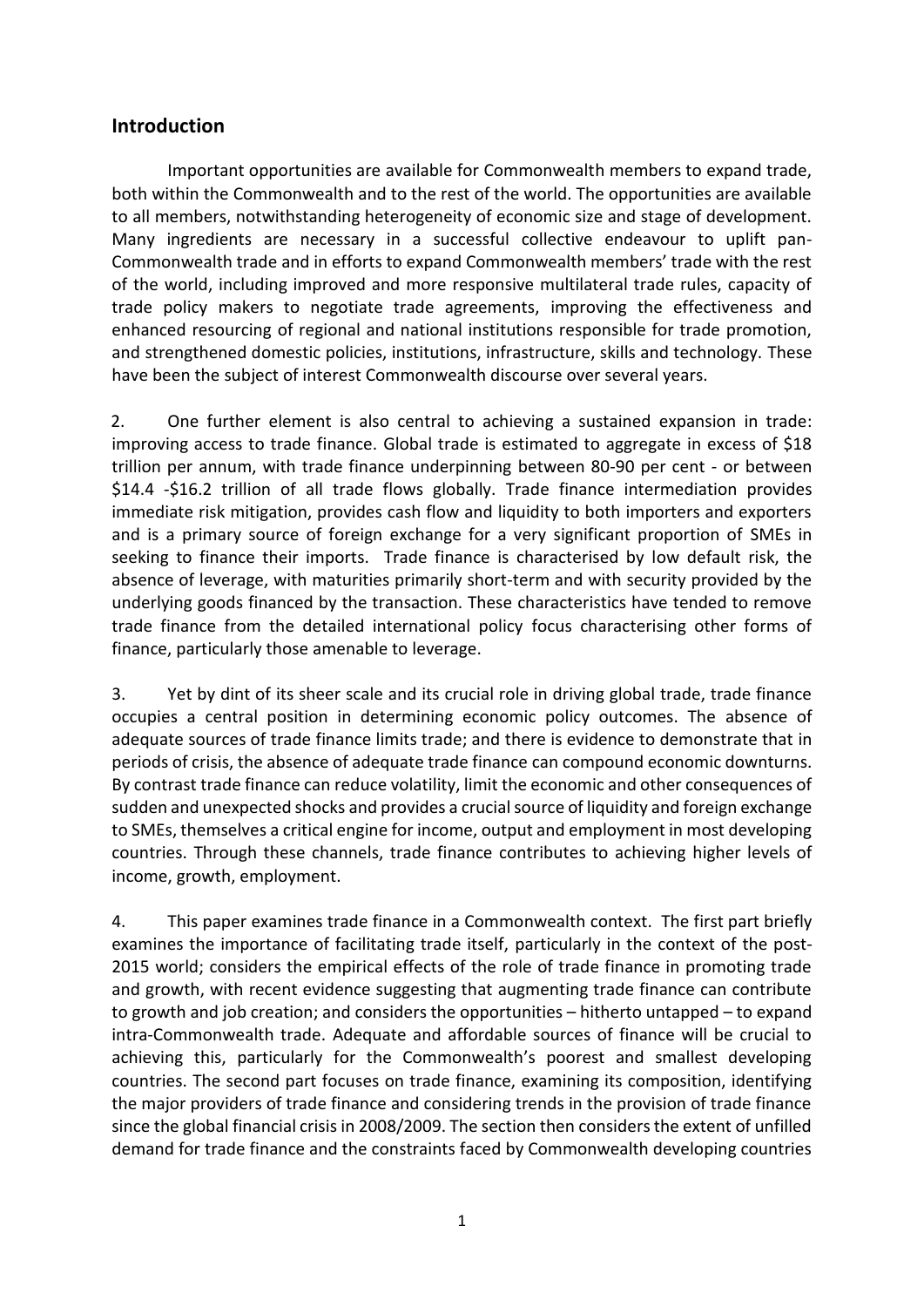in accessing trade finance. The third section briefly outlines options for Commonwealth action to address persistent gaps and the final section concludes.

# <span id="page-6-0"></span>**Facilitating Trade in the Post-2015 World**

5. Commonwealth members, including the associations' poorest, smallest and most vulnerable developing countries are individually and collectively engaged in contributing to the ongoing global discussion on a post-2015 development framework, with the overarching goal of achieving a sustainable framework which can help eradicate poverty and achieve higher levels of growth. The report of the High Level Panel on the post-2015 development agenda discusses a number of transformational shifts as objectives in the post-2015 framework: (i) leave no one behind, (ii) put sustainable development at the core, (iii) transform economies for jobs and inclusive growth, (iv) build peace and effective, open and accountable institutions for all, and (v) forge a new global partnership.

6. With respect to the shift to "Transform Economies for Jobs and Inclusive Growth", the Panel that prepared the report calls for a "quantum leap forward in economic opportunities and a profound economic transformation to end extreme poverty and improve livelihoods. This kind of inclusive growth has to be supported by a global economy that ensures financial stability, promotes stable, long-term private financial investment, and encourages open, fair and development-friendly trade."

7. The report does not discuss the role of trade in detail but trade is a fundamental way to enable this transformation, through more efficient allocation of economic activities, providing valuable financial resources and enhancing productivity. A range of careful empirical studies provide evidence for the importance of trade for economic prospects in developing countries. There is evidence to suggest that greater 'openness to trade' – measured as the volume of trade (imports and exports) as a share of GDP – is associated with greater economic incomes (Sachs and Warner, 1995). Wacziarg and Welch (2008) examined 141 liberalisation episodes, comparing growth before and after liberalisation and found that the impact of trade liberalisation on growth was substantial, even after controlling for several other determinants of growth. Per capita growth of liberalising countries was around 1.5 percentage points higher than before liberalisation. Brückner and Lederman (2012) suggested that trade openness causes economic growth in Sub Saharan Africa: a 1 percentage point increase in the ratio of trade to GDP is associated with an annual increase of 0.5 per cent in growth year in the short-run and an annual 0.8 per cent in the long-run.

8. Export growth promotes learning and the diffusion of technical knowledge (Grossman and Helpman, 1991; Chuang, 2000). Dutz et al. (2011) use a sample of more than 26,000 manufacturing establishments across 71 countries (both developed and developing) and find that firms that export are significantly more likely to engage in R&D and innovation, and have higher total factor productivity. The type of exports matters. Econometric evidence on the sophistication of exports developed by Hausmann et al. (2006) suggests that developing countries which have exported goods closer to the productive structures of more developed economies, such as manufactured goods, have tended to grow faster than others.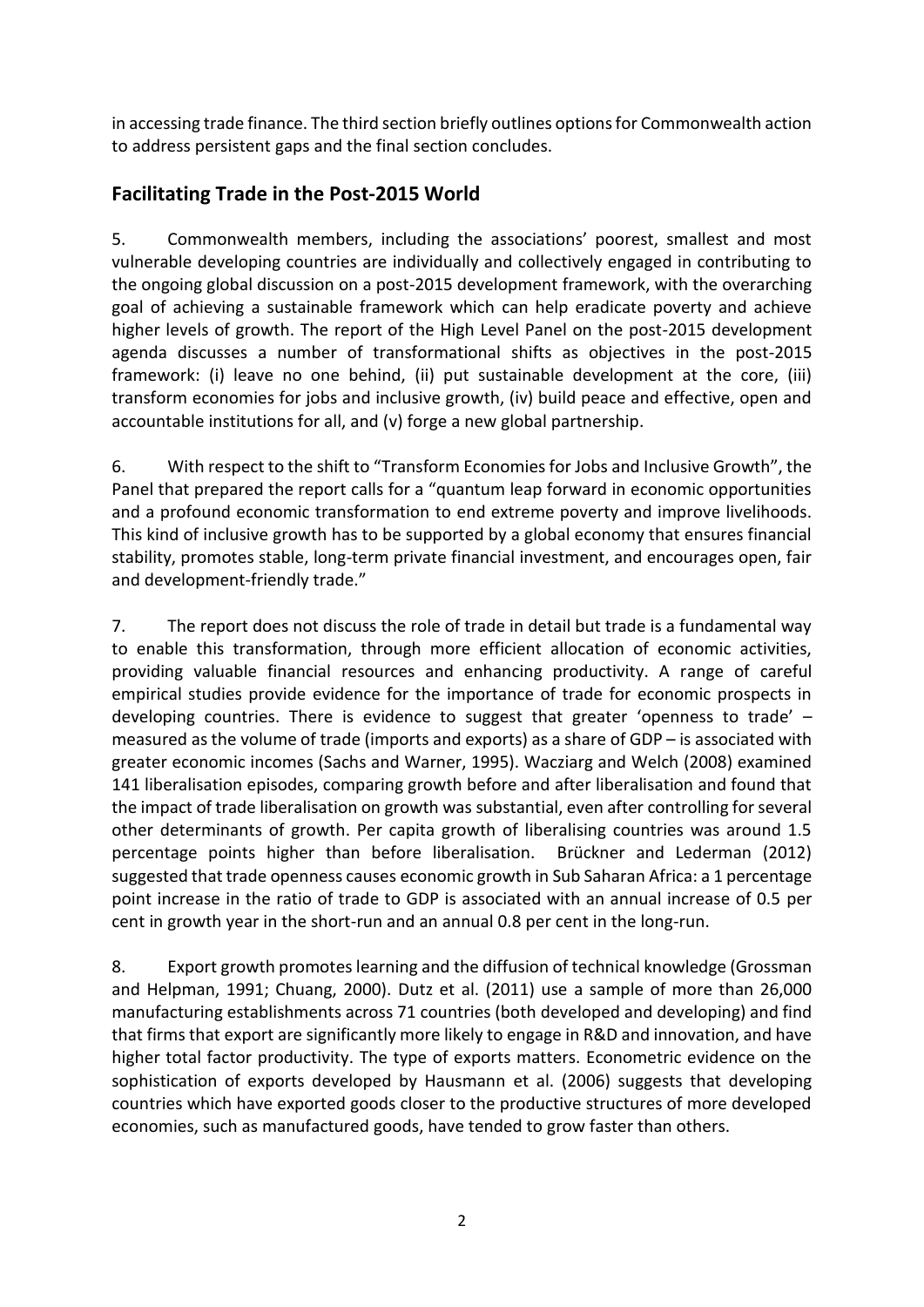9. Given the potential benefits of trade, it is important that a range of domestic and international policies are supportive of trade. Of course, better international trade rules help. Laborde et al  $(2011)^{1}$  [estimate](http://econ.worldbank.org/external/default/main?pagePK=64165259&piPK=64165421&theSitePK=469382&menuPK=64216926&entityID=000158349_20110606144538) that the welfare gains for developing countries from the tariff reductions suggested in the Doha WTO round will be \$70 billion per year. Policies to improve customs procedures could lead to gains of hundreds of billions globally and about \$6 [billion](http://www.imf.org/external/np/pp/eng/2011/111611.pdf) in [sub-Saharan](http://www.imf.org/external/np/pp/eng/2011/111611.pdf) Africa, while improvements in port efficiency could lead to even greater financial gains. But the binding constraints to trade can also be domestic, in the level of capabilities including skills, technology or infrastructure; or in the availability of trade finance. Given the importance of trade finance for modern trading relationships a financial crisis, volatility in the availability of finance or simply weak financial development can constrain trade and hence the benefits this offers.

# <span id="page-7-0"></span>**Expanding Trade – Opportunities for the Commonwealth**

10. There are major, unexploited opportunities to expand both intra-Commonwealth trade and Commonwealth trade with the rest of the world. Doing so can help Commonwealth countries improve their prospects for achieving their Millennium Development Goals in the remaining period to 2015; can help contribute to their attainment of the Post-2015 development goals and can help promote growth, employment and improved living standards, while strengthening the Commonwealth and its international role and influence. In turn, expanding the availability of trade finance, particularly to SMEs and other private sector enterprises in the Commonwealth's poorest, smallest and most vulnerable countries will be a crucial component in any concerted collective Commonwealth endeavour to expand trade.

11. Recent trade data reveal the extent of unfulfilled opportunity for intra-Commonwealth trade. In 2011, the Commonwealth states exported \$413 billion worth of goods to other member countries, representing only 16 per cent of their total exports (ITC, 2013). Moreover between 2007 and 2011 intra-group exports among the Commonwealth States remained in the range of 16–18 per cent, resulting in no substantive expansion of intra-Commonwealth trade. This is despite the presence of abundant opportunities to leverage the opportunities derived from Commonwealth membership, inter alia a common language, common values, often reinforced by similar regulatory and legal systems, historical trading relationships and notwithstanding the concentration of large numbers of Commonwealth members in the Caribbean, Sub-Saharan Africa, South Asia and the Pacific regions.

12. Beside the low level of trade dependence among Commonwealth members, several other factors point to the strong opportunities for deepening intra-Commonwealth trade. Firstly Commonwealth developing countries have become important as export destinations. They offer significant opportunities for the expansion of exports by both Commonwealth developed and developing countries. For example in 2011 Commonwealth countries in their trading relationships with other Commonwealth members exported mainly to Commonwealth developing countries, with an export value of \$253 billion, accounting for approximately 25 per cent of their total exports towards all developing countries. The relative importance of the developing country group as a destination for Commonwealth exports is

**.** 

<sup>1</sup>http://econ.worldbank.org/external/default/main?pagePK=64165259&piPK=64165421&theSitePK=469382&menuPK=642 16926&entityID=000158349\_20110606144538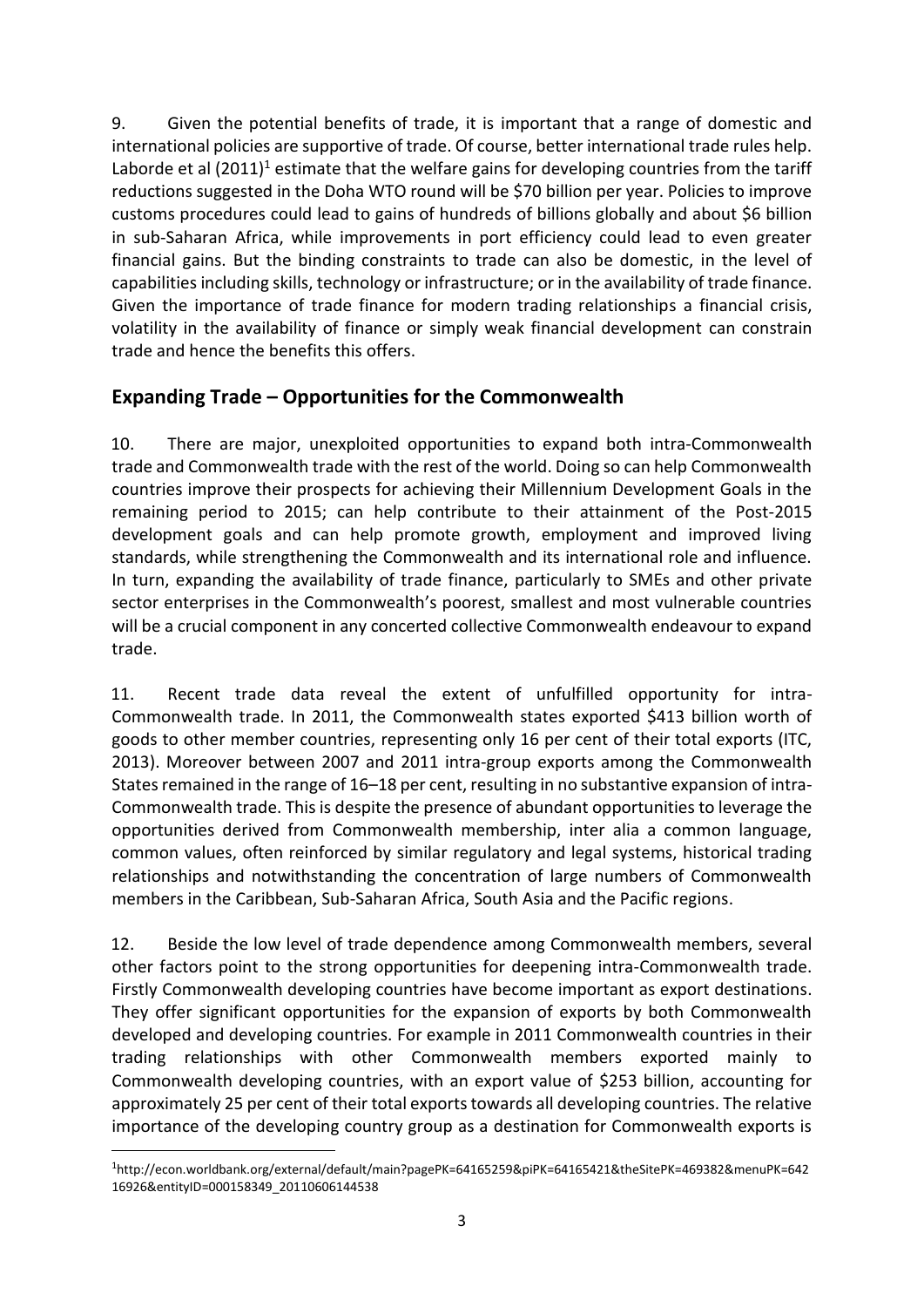also growing, with the share of Commonwealth exports to developing countries progressively increasing from 59 per cent (2007) to 61 per cent (2011).

13. Secondly, intra-Commonwealth trade is currently concentrated at a regional level, with Commonwealth members preferring to establish trade relations among regional neighbours who are also Commonwealth members. Yet the opportunity to develop intra-Commonwealth trade among more distant Commonwealth members and regions has thus far not be pursued, despite the commonalities of Commonwealth membership and the fact that all regions in which the Commonwealth has substantial concentrations of membership include a large number of members who are net importers.

14. Thirdly, even within intra-Commonwealth regional trade relationships, there is abundant scope to expand intra-Commonwealth trade: while smaller economies within a regional setting are net importers, their larger Commonwealth neighbours are also net importers, offering scope for the former group to diversify their export bases even within their respective regions.

15. Fourthly, there is significant scope for the promotion of Commonwealth trade by several advanced Commonwealth economies. Recent intra-Commonwealth trade data shows that while the absolute values of these countries' exports to other Commonwealth countries are among the highest in the Commonwealth, in comparison with other Commonwealth countries, their share of total trade directed to other Commonwealth members is among the lowest, with trade relations focused predominantly on trade with the rest of the world.

# <span id="page-8-0"></span>**Trade Finance**

# **(i) Components of Trade Finance and Major Providers**

<span id="page-8-1"></span>16. The global market for trade finance is very substantial indeed. In 2009, global trade finance was estimated at approximately \$10 trillion (Auboin, January 2009); and this figure has grown since the crisis. Global trade is currently estimated at approximately \$18 trillion. The World Trade Organisation estimates that about 80 to 90 per cent of trade transactions involve some form of credit, insurance or guarantee. (WTO, 2013). This suggests a contemporary global market in trade finance of approximately \$14-\$16 trillion. These trade credit, insurance and guarantee products help to turn export opportunities into actual sales and payments for exports, by effectively managing the risks associated with doing business internationally.

17. A recent survey conducted by the Asian Development Bank (ADB), provides further useful contemporary estimates of the aggregate extent of trade finance (global and regional) provided by international banks which offer trade finance facilities and which are partners with the ADB in the provision of trade finance. The study, conducted in the final quarter of 2012 surveyed 147 banking institutions that are partners of the ADB's Trade Finance Programme and 500 institutions which utilise the finance offered by the programme suggests that these banks alone provide approximately \$3 trillion in trade finance. Total demand for trade finance from the banks which responded to the survey aggregated \$4.6 trillion, with \$1.6 trillion of this rejected for financing by these banks and the balance provided to the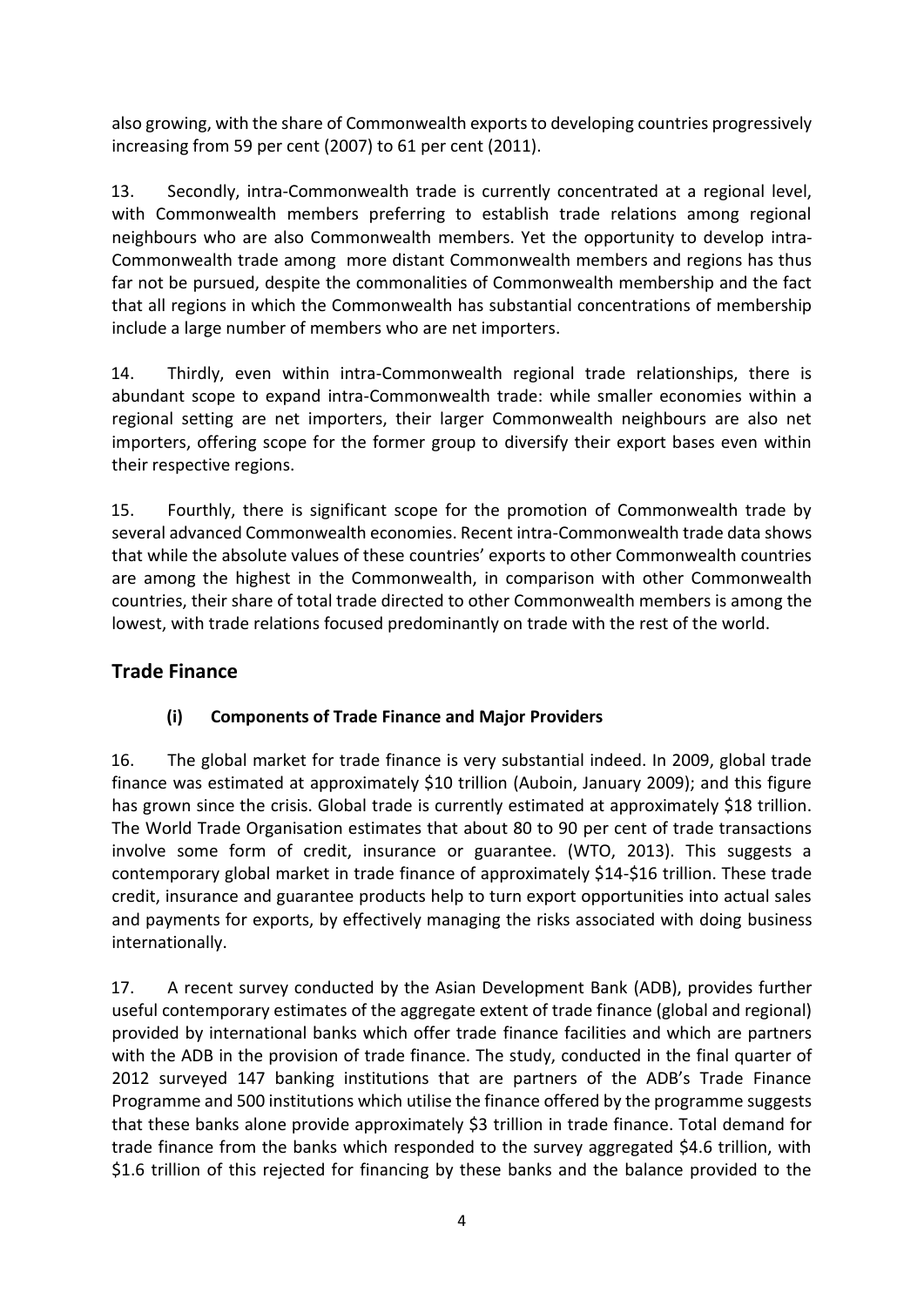relevant institutions. These figures exclude trade finance provided by other international banks to regions other than Asia.

18. It is these sources of trade finance which have driven the enormous growth of international trade in recent decades. Typically trade finance reconciles the divergent needs of exporters and importers; and comprises trade credit and insurance/guarantees, mostly of a short-term nature which mitigates the business risks between importers and exporters in international trade.

*19.* Several forms of trade finance are in use, including letters of credit arranged between the banks of purchasers and sellers; cash-in-advance, for example upfront wire and credit card payments by purchaser to seller; documentary collections, with remitting and collecting banks exchanging documents required for the transfer of title to the goods and implementing instructions for payment; and open account transactions, in terms of which goods are shipped in advance of payment. It is estimated that over 80 per cent of global trade is conducted on an open account basis (Trade Finance Magazine)<sup>2</sup>.

20. Trade finance is provided by multilateral, regional, domestic and private institutions. **The major multilateral provider is the International Finance Corporation (IFC)** which provides trade finance through its Global Trade Finance Program (GTFP). The programme offers banks partial or full guarantees to cover payment risk on banks in the emerging markets. These guarantees are transaction-specific and apply to letters of credit; traderelated promissory notes and bills of exchange; bid and performance bonds; advance payment guarantees; suppliers credits for the import of capital goods. According to its website, the programme reached \$5 billion. The programme is global in scope with 265 issuing banks across 94 developing countries.

21. **The IFC also supports the Global Trade Liquidity Programme (GTLP).** Accessible to the same client countries, GTLP began its operations in May 2009, channelling funds to support trade in developing countries. Phase 2 was launched in January 2010 to support trade finance directed at the food and agribusiness sectors. The programme was extended in January 2012 to continue to stabilise and foster trade and commodity finance with emerging markets. The IFC's initial commitment to the programme is \$1 billion.

## 22. **Regional development banks are also active in the provision of trade finance.** Four among these are particularly substantial:

- The trade finance programme at the **Asian Development Bank (ADB)** provided support for \$4 billion in transactions in 2012. This is the result of a sharp rise, from \$7 million in 2004. With a client base of 90 developing country banks in 18 Asian countries, ADB's trade finance programme offers credit guarantee, risk participation agreement and revolving credit facility depending on the risks and composition of the trade that is involved.
- The **European Bank for Reconstruction and Development (EBRD)'s** trade facilitation program has almost doubled since the aftermath of the 2008-9 financial crisis to  $\epsilon$ 1.5

<sup>1</sup> <sup>2</sup> <http://www.tradefinancemagazine.com/AboutUs/Stub/WhatIsTradeFinance.html>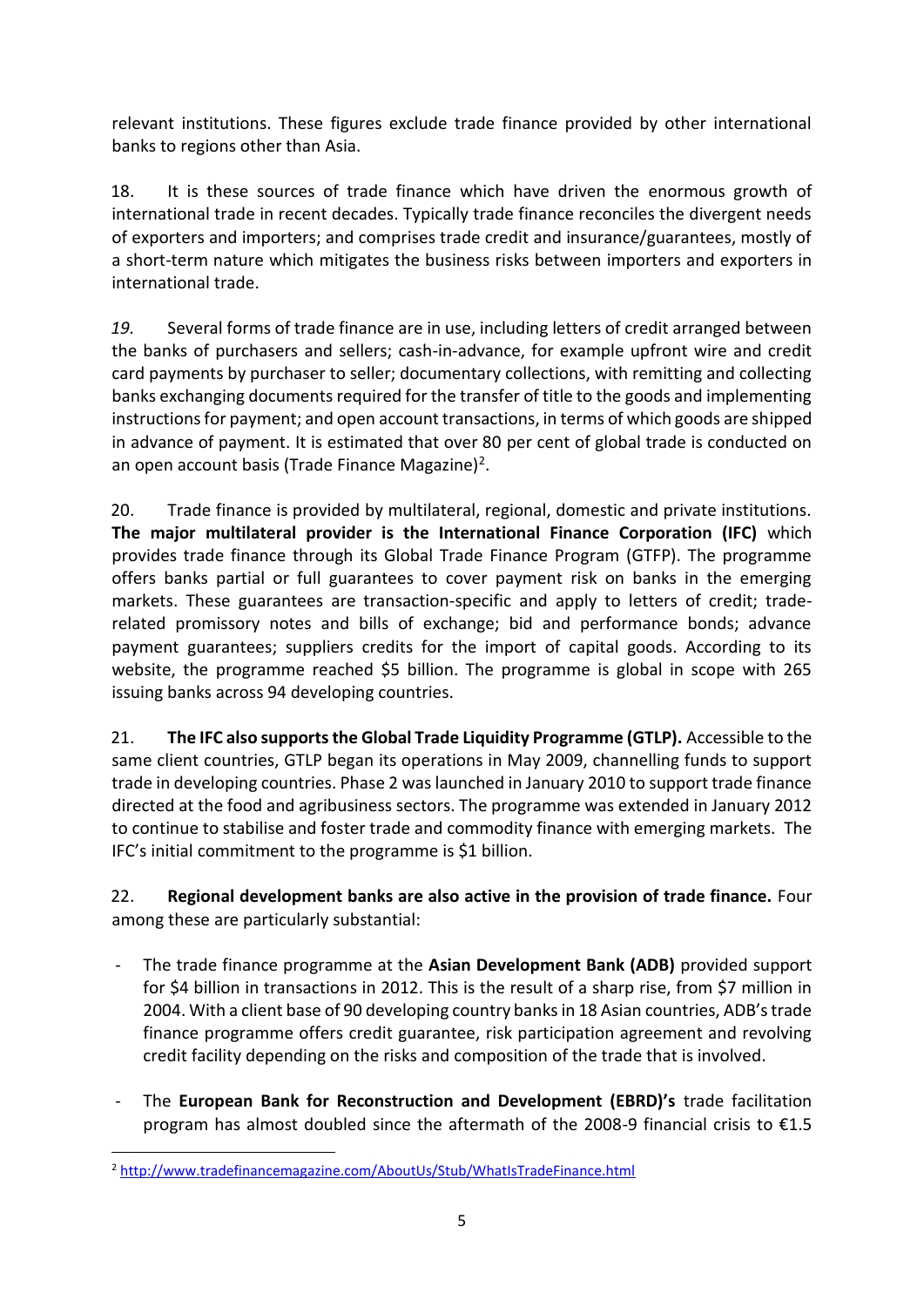billion and the programme has supported a total transaction up to €8.2 billion since 1999. It can guarantee any genuine trade transaction to, from and between the countries of operations with a large range of products. (See appendix A).

- The **African Development Bank (AfDB)'s** Trade Finance Initiative Program commenced in March 2009 with a total of \$1 billion and provides particular support to African financial institutions aimed to facilitate their own trade finance operations. The programme currently serves 101 issuing banks in 22 countries and has products such as Risk Participation Agreement (RPA), Trade Finance Line of Credit (TFLOC) and Soft Commodity Finance Facility. More recently, in March 2013 the AfDB launched a new and more ambitious Trade Finance Programme, detailed later in this paper; and is planning to expand this initiative to a \$10 billion trade finance programme by 2015.
- **The Inter-American Development Bank's Trade Finance Facilitation Program (TFFP)** currently comprises a network of 231 Confirming Banks from 87 different international banking groups, and 67 Issuing Banks in 18 Latin American and Caribbean countries, with more than \$1.16 billion in approved credit lines. To date, the Inter-American Development Bank (IDB) has provided loans and issued guarantees for over \$750 million in support of about 1000 individual trade transactions of more than \$1 billion.

23. **National development banks and Export Credit Agencies** tend to have a strong bias in promoting their own domestic firms and their exports. There are many non-Commonwealth examples, including for example the Export-Import Banks of the United States and China.

24. Within the Commonwealth, there are a wide range of Export-Import Banks as well as several Export Credit Agencies. Depending on their size and scope of operation, these institutions commercial and standby letters of credit, loans for imports and exports, insurance and guarantees. Several Commonwealth members have national agencies with very significant portfolios, expertise, market knowledge and capacity to finance. These include, for example the ECGD (UK), EFIC (Australia), Exim Bank of India, Export Credit Insurance Corporation (South Africa), Export Development Corporation (Canada), Export-Import Corporation of Singapore; and the Nigeria Export-Import Bank.

25. An illustrative list of some Commonwealth Export Credit Agencies and institutions is provided in Appendix B. Analysis of the agencies reflected in the sample listing highlight several preliminary features in regard to institutional coverage for export finance across the Commonwealth:

- The largest Commonwealth members have significant, diversified national institutions for the promotion of trade, including particularly for export promotion. These provide financing for a wide range of trade financing services, to a very wide range of destinations.
- Few of the Commonwealth's small states have national institutional mechanisms to promote exports. In several cases the predominant institutional suppliers comprise commercial banks.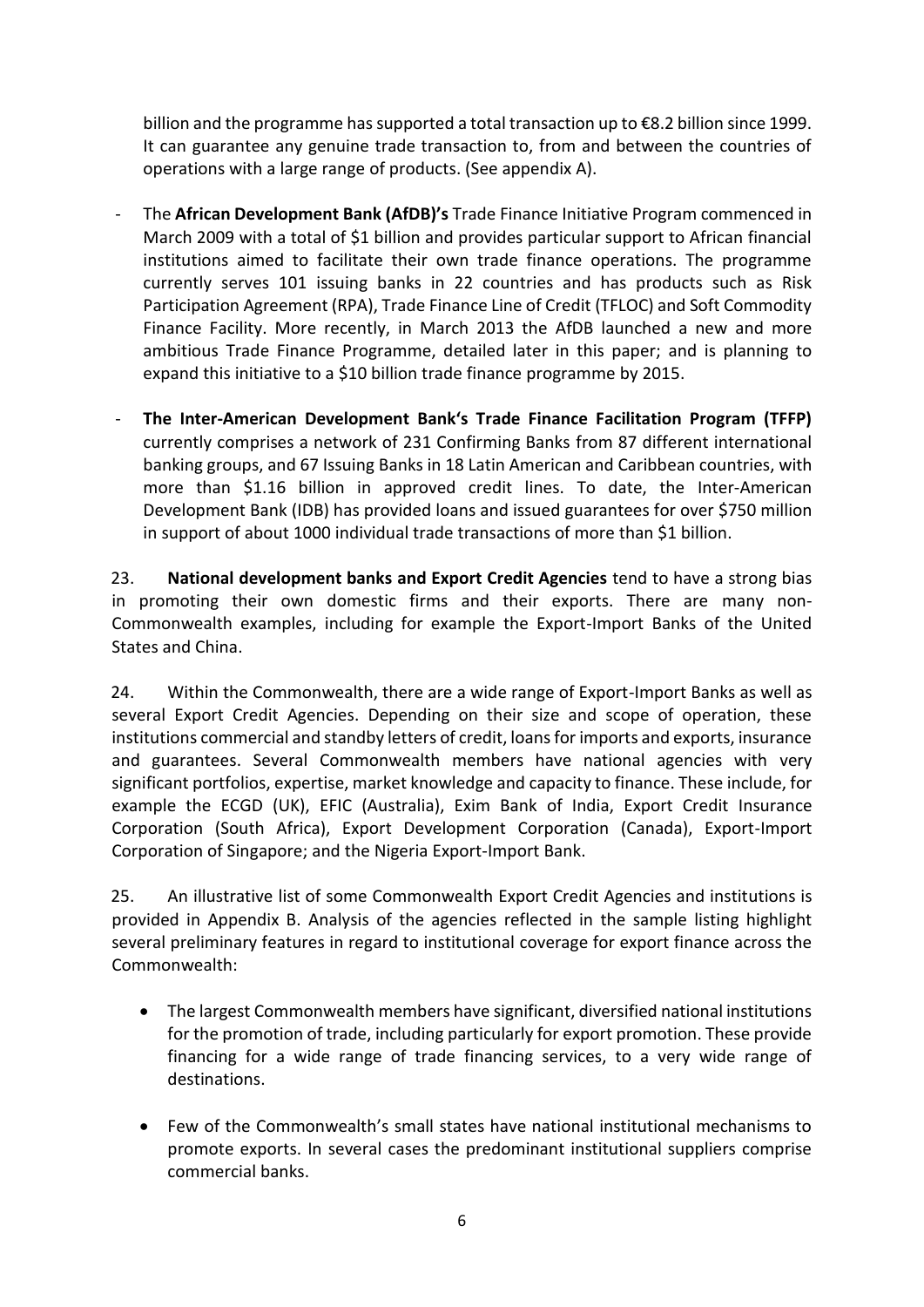- In several Commonwealth developing countries, facilities are housed in or under the auspices of Central Banks. Few among these appear to comprise dedicated, fullservice and autonomous agencies focused on trade and particularly export promotion through the provision of export finance.
- There also appears to be little if any formal coordination among Commonwealth agencies, in the provision of trade finance, or the pooling or sharing of risk. In several instances, national export credit agencies do combine with other agencies in the provision of finance for specific projects, but this is in the context of project finance, rather than in the context of pooling resources specifically for trade finance. Hence for example the recent financing of Papua New Guinea's LPG programme was supported by commitments by the Exim Banks of Australia, the US, Japan and China.

26. Preliminary evidence across the Commonwealth is thus surprising, revealing a predominant focus on national export promotion objectives, with little institutional incentive to co-finance, create risk-pooling and risk-sharing mechanisms or other forms of pan-Commonwealth institutional support for trade finance to promote pan-Commonwealth trade. If pan-Commonwealth trade is to be effectively promoted and if trade finance is to be augmented in support of this objective, it is clear that more detailed analysis will be required to determine opportunities for more concerted collaboration in enhancing trade finance within and across the Commonwealth.

27. **Commercial banks** also provide significant sources of trade finance. However they publish little data on the amount of finance they provide due to commercial reasons. Citigroup, J.P. Morgan and ING Commercial Banking are among the many commercial banks which provide trade finance. Citigroup's Trade Services and Finance programme has a client base of 15,000 corporations and financial institutions in over 70 countries. ING commercial banking has a network of offices in 65 countries and provides trade finance through their international trade and export finance group. J.P. Morgan's Trade Solution programme provides some information on their programmes including bilateral and Multilateral Agencybacked Finance, limited Recourse Export-backed Finance, private Sector Insurance, project-Related Finance Structures, silent Trade Payment Guarantees, secured Receivables Finance, supplier-driven Medium and Long-Term Finance Structures, syndicated, Medium and Long-Term Trade Related Loans and working Capital Guarantee Program/Export-Import Bank.

28. **Emerging Potential Sources:** Trade finance provision to developing countries has expanded in recent years, driven particularly by the expansion of facilities by the multilateral agencies and regional development banks. This has improved the range and size of available trade financing. However demand has far exceeded increased supply. One response in seeking to address these challenges, as well as the challenge in meeting additional demands for infrastructure and long-term infrastructure financing, has been the escalating interest in establishing new plurilateral infrastructure and trade finance institutions. Two new recent developments point to the increasing diversification of sources of trade and infrastructure financing, to meet surging demand, particularly among developing countries.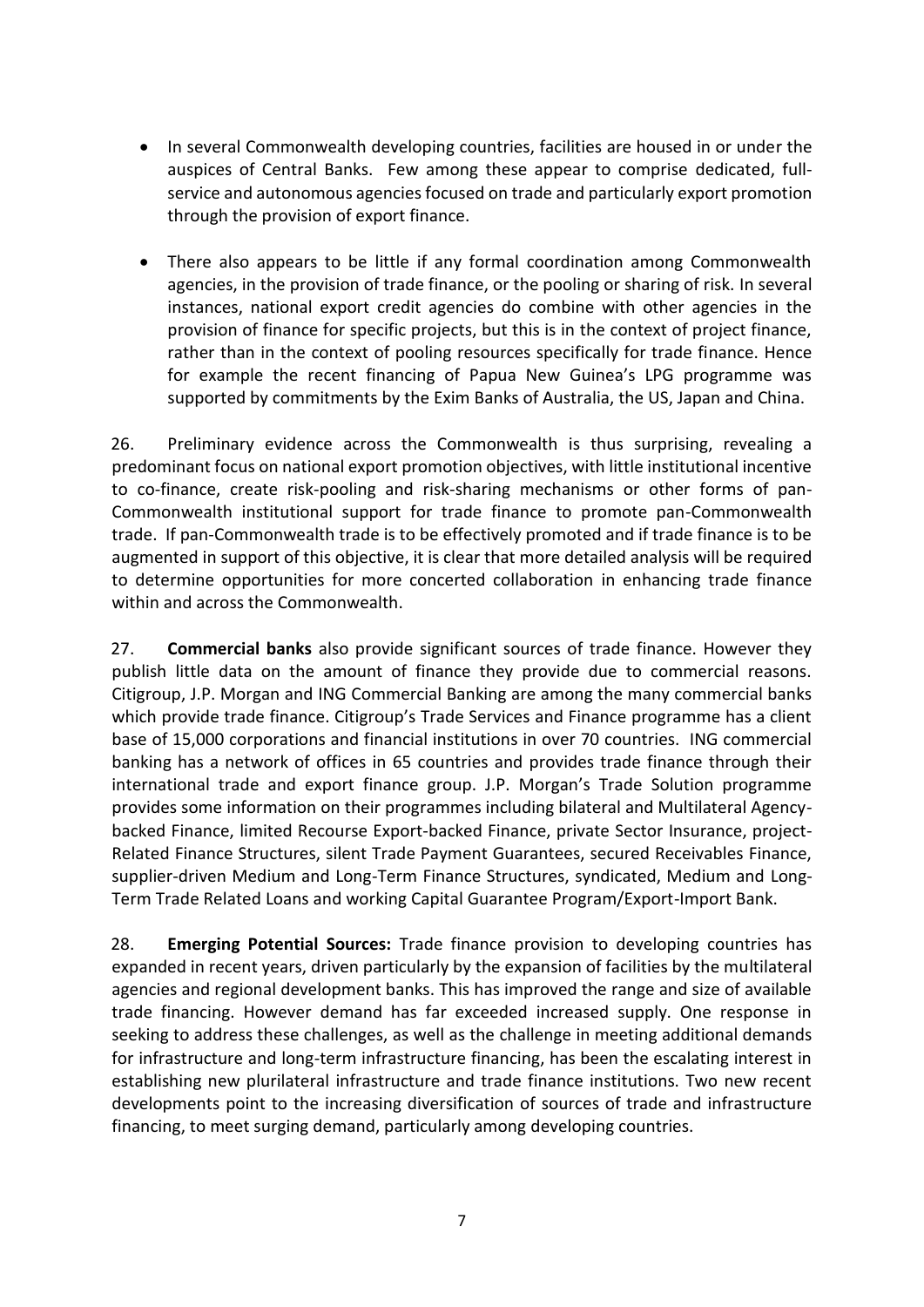29. A first initiative comprises the announcement in 2012 of the launch in 2015 of a new development bank, by the governments of five countries, including two Commonwealth countries (India, South Africa, Brazil, Russia and China). While no details have emerged regarding the specific products and scope of operation of the new BRICS Bank, the recent announcement at the St. Petersburg Summit in September 2013 that the bank will be capitalised at \$100 billion and will help to stabilize and expand local currency settlement and loan operations, as well as strengthen important investment projects, promote financial cooperation, capital market cooperation, and information exchange, signals intent to fill significant financing gaps among these countries. Trade finance is closely linked with the provision of infrastructure finance; and is expected to represent an important component of the new banks' operations, promoting trade finance flows both in these countries and in countries in which the BRICS members direct infrastructure financing.

30. Secondly, the African, Caribbean and Pacific Group of States (ACP) has conducted detailed analysis of the feasibility of an ACP Investment Bank, with an estimated capitalisation of \$1 billion. The feasibility study is extensive and emphasises the benefits to be gained from collective country action, information sharing and risk pooling.

31. Both initiatives signal the emergence of a new and additional approach to development financing, including the provision of trade finance and the acceleration of product and institutional innovation in seeking solutions to address bourgeoning demands for development finance.

#### **Questions and Issues for Senior Finance Officials**

There are a wide range of national, regional and international sources of trade finance and risk mitigation coverage.

- From your experience how widely accessible are these to you?
- Which are the main sources of supply of trade finance and who are the main beneficiaries in your country?
- Are the terms affordable?
- What if any limitations are being experienced in securing trade finance?

## <span id="page-12-0"></span>**(ii) Trends in Trade Finance**

32. The provision of trade finance has varied significantly since 2008. Over the course of 2008 the overall liquidity squeeze in global financial markets began to impact the supply of trade credit, with refinancing increasingly difficult, and lending affected by the general reassessment of risk linked to the worsening global economic climate. Spreads on short-term trade credit facilities increased to 300 to 600 basis points above LIBOR, compared to 10 to 20 basis points in normal times. In November 2008, a market gap emerged among the largest suppliers of trade finance, estimated by the main private Wall Street banks to be around \$25 billion in November 2008 – out of a global market for trade finance estimated at that time of some \$10 trillion a year; and large banks reported on several occasions that the lack of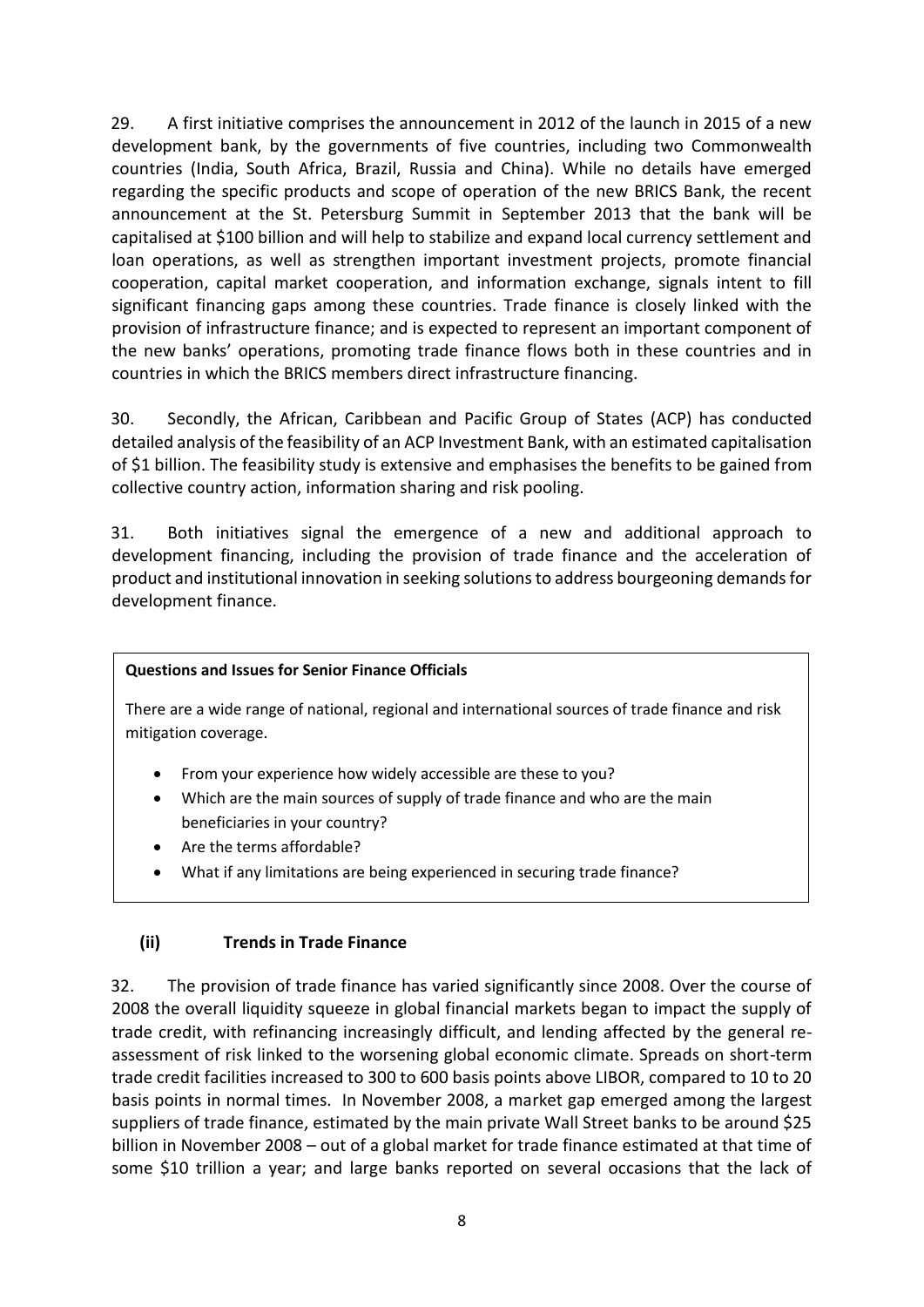financing capacity had rendered them unable to finance trade operations. For example, a \$1 billion bilateral trade contract between the US and China was dropped due to a lack of finance. (Auboin, January 2009). Subsequently, the liquidity problem spread to developing countries, which account for one-third of world trade. These countries faced similar challenges in opening letters of credit and other trade financing instruments in their local markets. According to a survey conducted jointly by the IMF and the Banker's Association for Trade and Finance, flows of trade finance to developing countries declined by some 6 per cent or more year-on-year.

33. Early in the crisis the G20 recognised the importance of trade finance in supporting trade and global economic activity; and in helping avert a more precipitous immediate decline in global economic output. At its Summit meeting in 2009, the G20 committed to ensure the provision of \$250 billion in additional trade finance. The G20 trade finance initiative was intentionally designed to be a broad and flexible framework capable of responding effectively to market gaps affecting global and regional trade flows. The G-20 trade finance package consisted largely of guarantees provided by export credit agencies and multilateral agencies against commercial and political risk of trading transactions. The packages restored confidence and stabilized trade finance markets fairly rapidly and have largely been viewed as successful.

34. In 2009 several other complementary initiatives were also taken to support trade finance.<sup>3</sup> Firstly, **regional development banks and the IFC enhanced their trade facilitation programmes:** the IFC from \$1.5 billion to \$3 billion, the Inter-American Development Bank (from \$0.5 billion to \$1 billion), the EBRD (from \$1 billion to \$2 billion), and the Asian Development Bank (from \$0.4 billion to \$1 billion). This brought the total capacity to \$7 billion on a roll-over basis, financing potentially approximately \$30 billion of trade involving developing countries and with an average value per transaction of \$250,000.

35. **Secondly, central banks in countries with large foreign exchange reserves increased their repurchase agreements, supplying foreign exchange to local banks and importers through these instruments**. For example Brazil's central bank provided \$10 billion to the market in 2008/2009. The Korean central bank pledged \$10 billion of its foreign exchange reserves to do likewise; and within the Commonwealth, several central banks, including the Reserve Bank of India and the South African Reserve Bank expanded repurchase operations.

36. **Thirdly, national export credit agencies increased their exposure**, with programmes for short-term lending of working capital and credit guarantees aimed at small and medium enterprises. Over time, other forms of cooperation have developed among export credit agencies, with support, for example, recently expanding to help promote regional trade, in particular chain-supply operations. To this effect, a recent APEC summit announced the establishment of an Asia-Pacific Trade Insurance Network to facilitate intra- and extraregional flows and investment through reinsurance cooperation among export credit agencies in the region. Japan's NEXI is establishing itself as the leader and main underwriter of this collective re-insurance system. The US and China agreed that their respective import-

 $\overline{a}$ 

<sup>3</sup> http://www.voxeu.org/article/challenges-trade-financing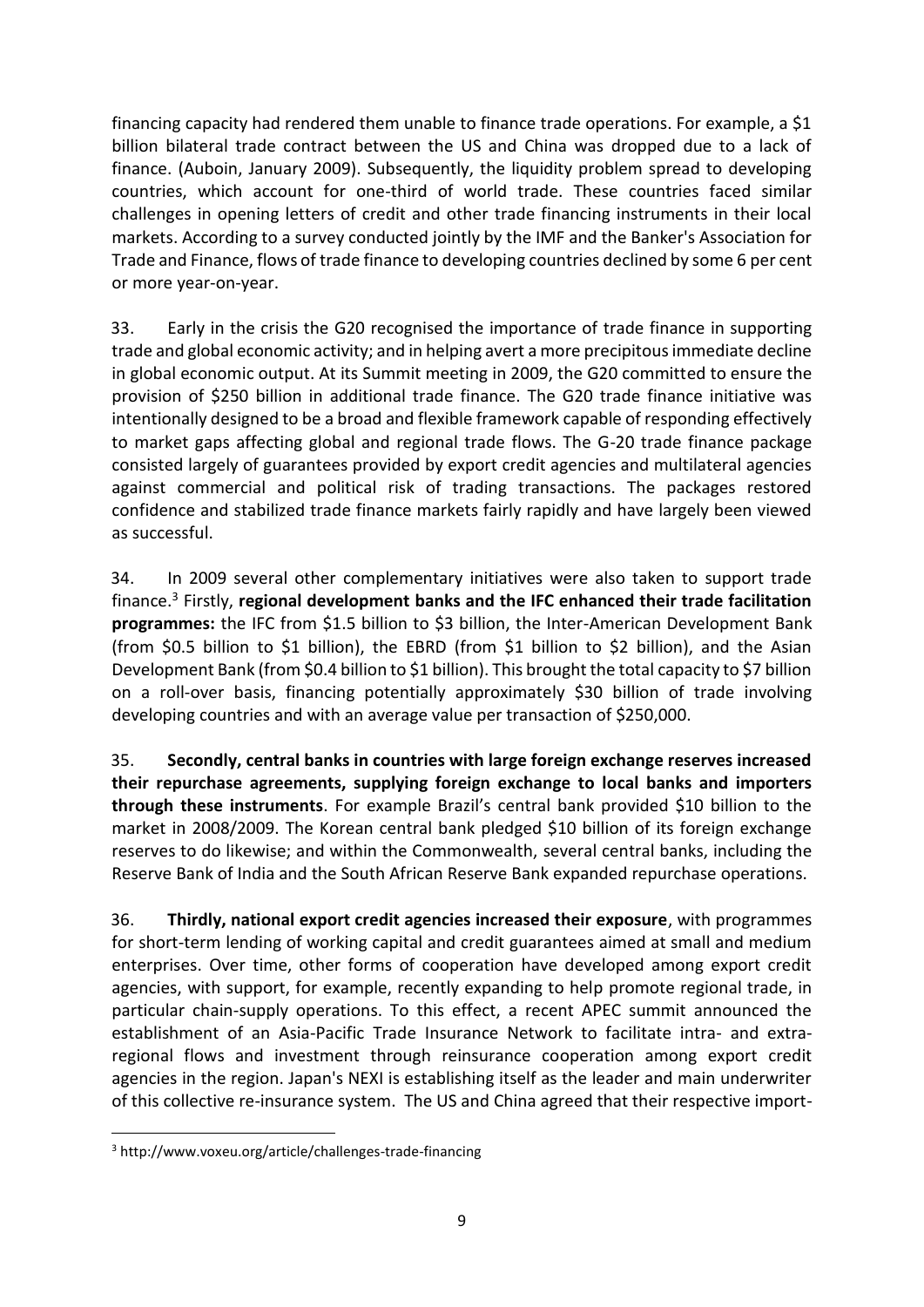export banks would make an additional \$20 billion available for bilateral trade, and the US and Korea made a similar commitment for \$3 billion. Chauffour and Saborowski (2010) note that export credit agencies (ECAs) played an important role in preventing trade finance markets from drying up completely during the 2008/9 financial crisis. Yet as we note further below, most Commonwealth developing countries do not have ECAs or other similar institutions and for these countries, particularly those dependent on external finance, trade finance shortages have continued to persist.

37. The responses to the 2009 crisis and subsequent developments demonstrated the capacity of larger advanced and dynamic emerging market economies to respond to significant global downturns, through collective action and through the responsiveness of their national export-import and other institutions. As a result, these economies were able to fill critical gaps in trade finance utilising the facilities provided in 2009. For the larger group of poor, small and vulnerable developing countries, however, including many Commonwealth members, the benefit of these facilities was more muted.

38. In 2011 the G20 requested the WTO to produce a report on Trade Finance, particularly assessing the impact of the trade finance measures instituted in 2009 at the height of the crisis. The report from the WTO Expert Group on Trade Finance to the G-20 (2011) revealed that **only a third of the 60 poorest countries in the world benefited regularly from the services offered under the newly established trade finance programmes.** The lack of risk mitigation programs in these countries partly explained the very high fees and collateral requirements paid by local importers. Such high fees were out of line with risk statistics revealed by the International Chamber of Commerce's loss default register on trade finance (According to the ICC "trade finance loss register", the average default rate on short-term international trade credit is smaller than 0.2 per cent, of which 60 per cent is recovered). This suggested a gap. The WTO Expert Group on Trade Finance further confirmed that many small businesses in small countries have limited financial sector capacity to oil trade were increasingly requesting support from multilateral development banks. <sup>4</sup>

39. Subsequent to 2009, trade finance patterns have varied, improving progressively but marginally. Several sources of information on global trade finance trends are available, including the ICC Banking Commission, the Berne Union - the organisation of export credit insurers - and Dealogic, a private institution tracking trends in global trade finance. For example, statistics released by Berne Union (July 2013), provides an overview of the level of overall exposure by its members between 2008 and 2012, with the volume of short term export credit insurance, a proxy for short term export credit and hence one component of trade finance, recovering since 2008 and has beginning to exceed pre-crisis levels.

**<sup>.</sup>** <sup>4</sup> [http://etraining.wto.org/admin/files/Course\\_365/CourseContents/TF-R1-E-Print.pdf](http://etraining.wto.org/admin/files/Course_365/CourseContents/TF-R1-E-Print.pdf)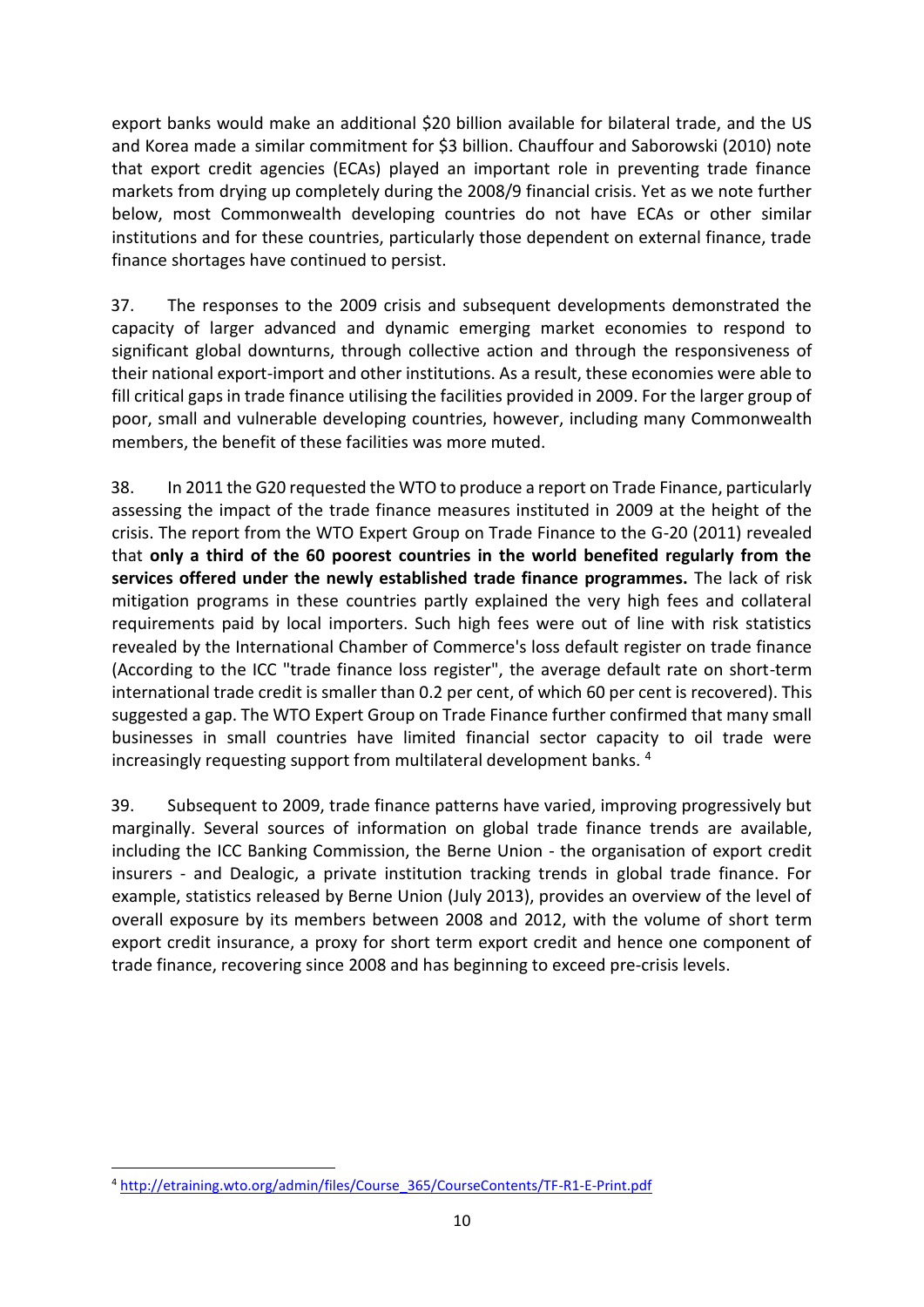

**Figure 3**: **Berne Union members' exposure at year end (USD millions)**

**Source**: Berne Union Statistics 2008-2012 last updated July 22nd 2013

40. Yet while trade finance flows have resumed an upward trend, recent industry surveys point to the persistent of significant challenges impeding the more prompt resumption of precrisis rates of expansion in trade first. Two among these are particularly challenging:

41. **Firstly, deleveraging brought about by the sovereign debt crisis in the Eurozone**, has reduced an important source of supply of trade finance. Many Eurozone banks have sold bank assets, including trade finance assets, thereby removing significant sources of supply of trade finance. The extent of deleveraging is highlighted by the IMF, which indicate that European banks could shrink their balance sheets by \$2.8 trillion by end-2013. The ICC Banking Commission highlights the significant adverse impact of these developments on prospects for the global supply of trade finance, while also noting that US and Asian banks are nevertheless expanding their trade finance activities; and that multilateral development banks are also expanding the supply of trade finance, particularly to developing countries.

42. **Secondly, the emerging Basel III regulatory framework is also being increasingly held responsible for the limitation on the expansion of global trade finance supply**, with greater regulatory compliance cited as prompting reduced profit margins among financial institutions, including those active in supplying trade finance.

43. In conclusion, experience from the 2008/2009 financial crisis, with its spill-over effects on trade finance and the policymakers' reaction to it, shows that measures to strengthen the supply of trade finance were coordinated; and recognised the immediate importance in providing liquidity to sustain global trade. A 2011 review of the benefits of the trade finance package announced by the G20 illustrated the limited extent to which these resources were able to be utilised by the poorest developing countries. And subsequently the international banking system has yet to fully recover and challenges in accessing trade finance remain.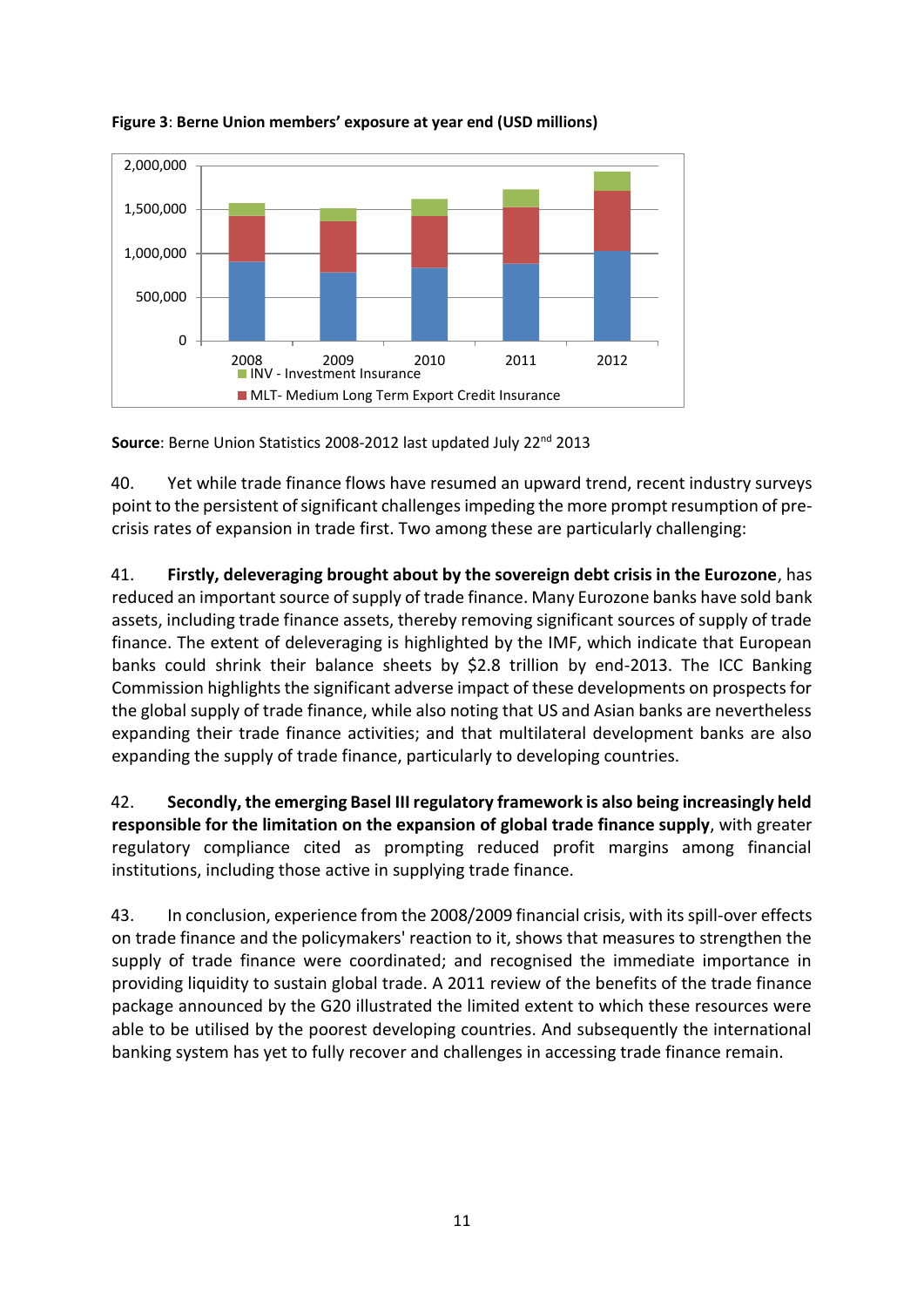### <span id="page-16-0"></span>**(iii) Gaps in Trade Finance**

44. **The availability of trade finance data at a country level is limited, particularly for developing countries,** as it is difficult to obtain quantitative information on the extent to which the availability of letters of credit for developing country traders has increased or decreased. However evidence from several recent surveys in developing countries, including Commonwealth developing countries, using proxy measures to estimate trade finance, suggests the presence of very significant gaps, representing unmet demand for trade finance.

45. **A recent International Chamber of Commerce (ICC) survey point to the presence of very substantial unfilled gaps in demand for trade finance.** The ICC (2013) survey provides a recent summary of global and regional trends in trade finance. It argues that whilst there are signs that more trade finance is available, the reported global increase is marginal. The shortage of trade finance for international trade remains a major challenge for economic recovery and development. The study finds that to finance exports and imports traders, especially SMEs in emerging markets, continue to rely on loans in local currency or overdrafts, restricting their ability to trade. The survey poses a large number of questions and finds inter alia that a large gap remains in the market for trade finance and risk coverage; Know Your Customer Principles are seen to be hampering the smooth flow of trade finance; the implementation of Basel III regulations is to some extent or a large extent affecting the cost of funds and liquidity for trade finance. At the same time, documented losses on trade finance products remains low, signalling the opportunity to scale up supply at little risk.

46. **Also using a survey, the Asian Development Bank (March 2013) finds inter alia that there is an unmet global demand for trade finance worth \$1.6 trillion in trade.** The survey also identifies a gap in trade finance in developing Asia of \$425 billion. This is an enormous gap, illustrating a very significant opportunity loss to trade enhancement in the region. With the region including as it does several Commonwealth developing countries whose economies can gain significantly should augmented and new sources of supply emerge to fill existing gaps, it also represents a substantial potential opportunity for both regional and collective Commonwealth action.

47. **The ADB survey also provides evidence of the impact of trade finance on production and employment.** Institutions receiving trade finance through the ADB's Trade Finance Programme indicate that an increase of 5 per cent in the availability of trade finance would enable these enterprises to raise production and employment each by 2 per cent. The finding, which provides direct empirical evidence to link the availability of trade finance to increased output, economic growth and job creation, is of particular importance to the Commonwealth: if trade finance gaps can be narrowed or closed and underlying trade facilitated as a consequence, employment and production can be significantly spurred. The opportunity is particularly tangible, as historical evidence demonstrates that underlying risk in trade finance transactions is low. Finally, the survey also finds that the trade finance programmes of multilateral development banks help fill trade finance gaps, both globally and in Asian developing economies.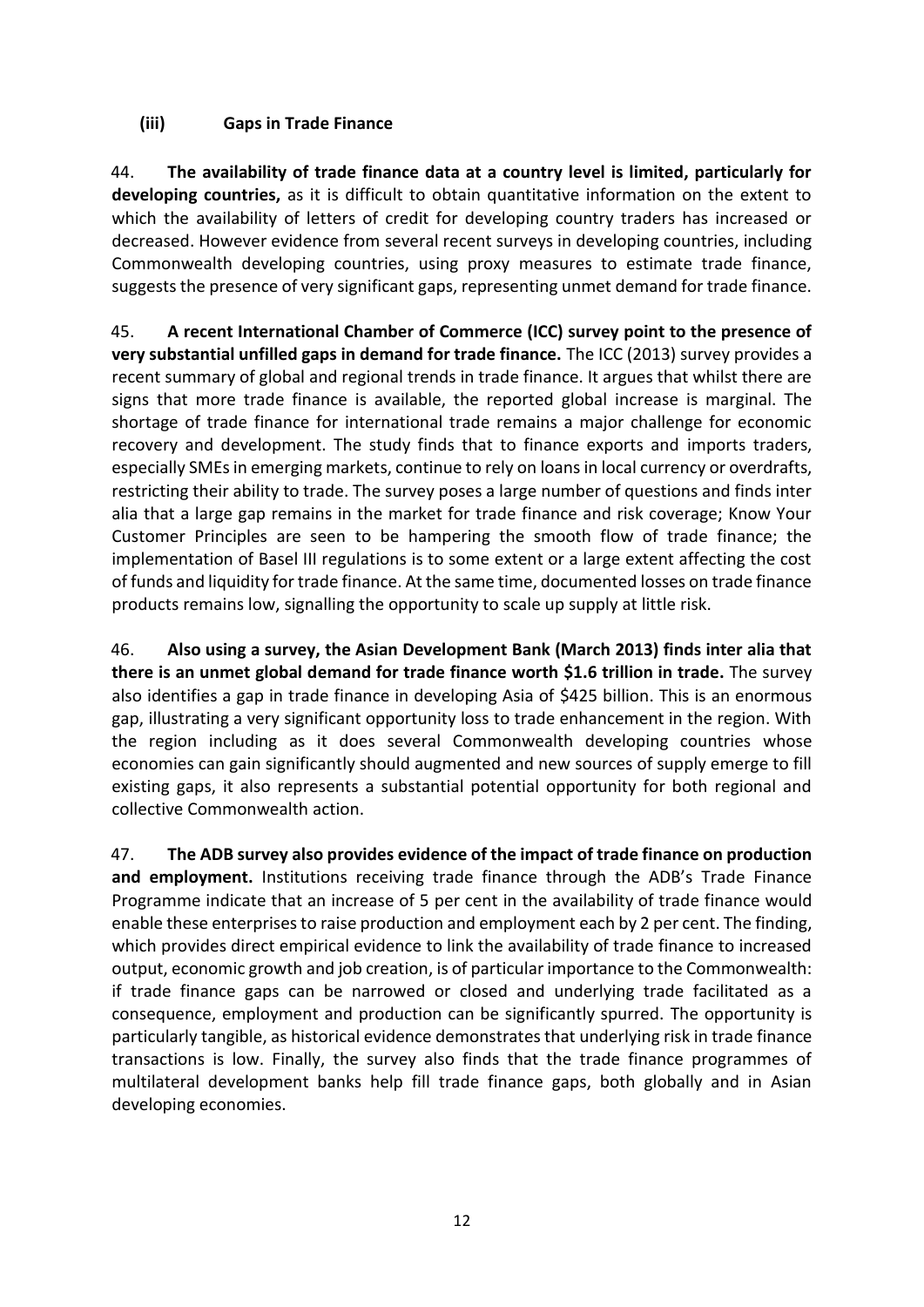48. **Trade finance gaps are also large in other Commonwealth regions.** A detailed analysis of trade finance gaps in member countries of the ACP group of countries, for example, provides detailed insights into the trade finance gaps in the ACP region. <sup>5</sup>

49. **The study estimates the size of the trade finance gap in Sub-Saharan African countries at approximately \$225 billion per year.** Key constraints in filling this gap include the availability, cost and tenors of facilities, particularly during periods of crisis; strong external dependency on sources of trade finance; vulnerability to crisis; high costs; and the limited institutional capacity of local players. The study notes that regional institutions are increasing their trade finance programmes, although an enormous financing gap remains.

50. Evidence of unmet demand is also supported by the significant and ongoing expansions of regional development bank trade finance programmes. In Sub-Saharan Africa the AfDB approved a new Trade Finance Program (TFP) in February 2013. The \$1 billion initiative extends credit to African financial institutions and is expected to support over \$10 billion in trade volumes over four years. Five transactions totaling \$520 million have already been processed, of which two are risk participation agreements with Standard Chartered Bank and Commerzbank for which the AfDB is contributing, respectively, \$200 million and \$100 million to be matched by these two partners.<sup>6</sup>

51. The AfDB has also initiated a \$20 million Trade Finance Line of Credit for UT Bank Ghana (UT Bank) to support the trade finance activities of Small and Medium Enterprises (SMEs) and local corporates in Ghana.<sup>7</sup> The facility will foster financial sector development and enhance regional integration through intra-African trade. It is expected to facilitate \$140 million of trade in raw materials, intermediate and finished goods, and equipment to support economic growth in Ghana. The AfDB can provide UT Bank with medium term resources that are not currently readily available in the trade finance market.

52. **The ACP study estimates trade financing gaps among Pacific ACP members, including many Commonwealth members, at approximately \$1.4 billion.** However the study emphasises the paucity of available data. Improved country and regional data is clearly needed to better understand both the size and causes of trade finance gaps; and institutional, capacity and resources needs to address these gaps.

53. **There also remain significant gaps in access to information on financing gaps in Caribbean countries.** The ACP study for example, finds that a crucial constraint comprises access to available resources, driven particularly by a lack of knowledge of their availability. SMEs in the region face particular challenges in accessing trade finance.

54. In regard to the challenges in securing adequate and affordable trade finance, recent survey studies also highlight a number of needs in developing countries, inter alia including: reducing the cost of trade finance; improving the availability of trade finance to the smaller,

 $\overline{a}$ 

<sup>5</sup> <http://www.acp.int/sites/acpsec.waw.be/files/ACP%20BANK%20-%20EXECUTIVE%20SUMMARY.pdf>

<sup>6</sup> [http://www.afdb.org/en/news-and-events/article/transforming-africas-trade-finance-industry-what-next-](http://www.afdb.org/en/news-and-events/article/transforming-africas-trade-finance-industry-what-next-11930/)[11930/](http://www.afdb.org/en/news-and-events/article/transforming-africas-trade-finance-industry-what-next-11930/)

<sup>7</sup> [http://www.africabusinesscommunities.com/index.php/rss-abc-news/202105-afdb-approves-a-usd20m](http://www.africabusinesscommunities.com/index.php/rss-abc-news/202105-afdb-approves-a-usd20m-trade-finance-line-of-credit-for-ut-bank-ghana-to-support-smes-and-local-corporates)[trade-finance-line-of-credit-for-ut-bank-ghana-to-support-smes-and-local-corporates](http://www.africabusinesscommunities.com/index.php/rss-abc-news/202105-afdb-approves-a-usd20m-trade-finance-line-of-credit-for-ut-bank-ghana-to-support-smes-and-local-corporates)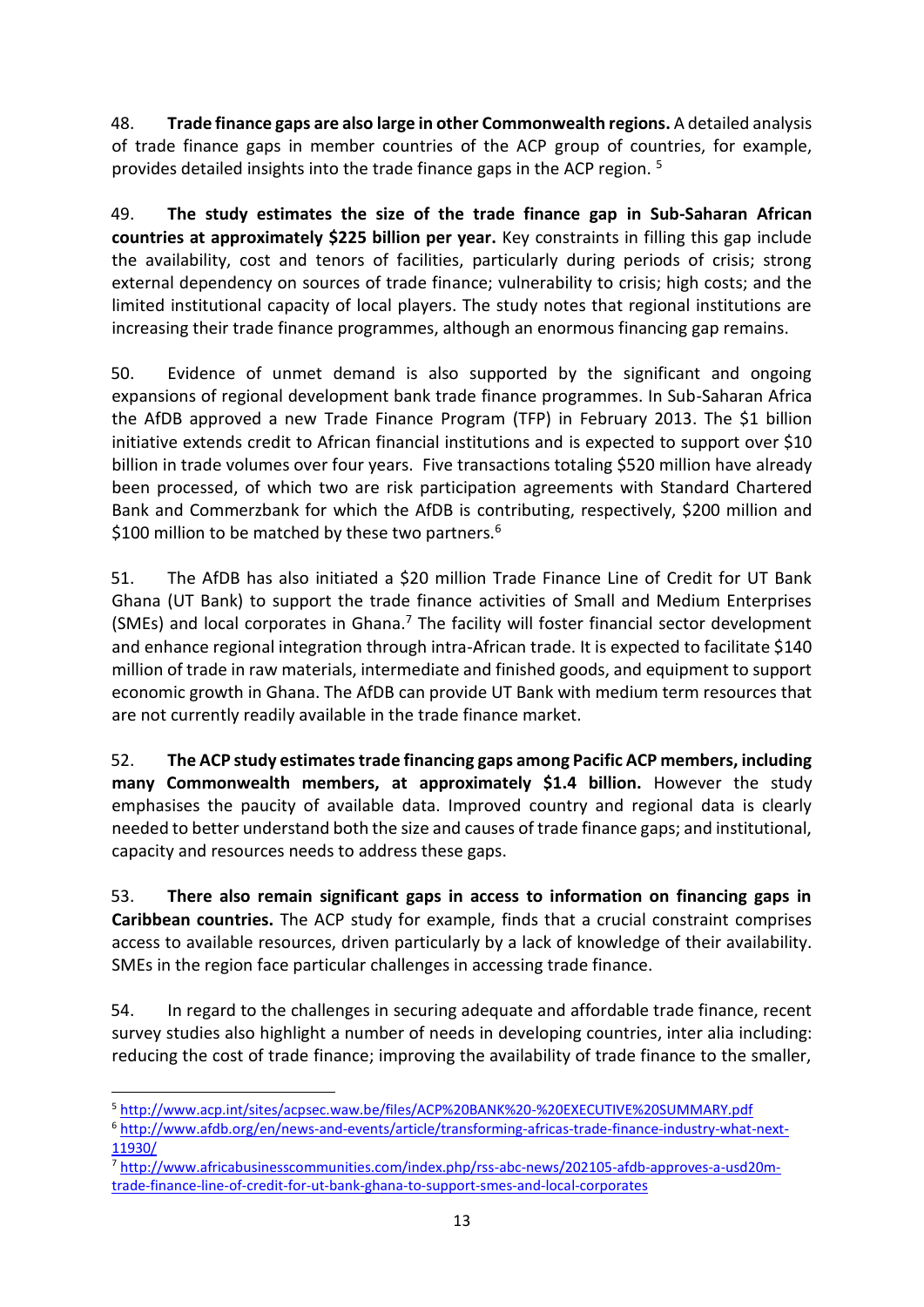less experienced businesses that currently do not meet the criteria of commercial banks; improving access to trade finance for women in business and for businesses operating in outlying regions; providing further education for businesses to help them access trade finance; and advising and assisting in improving the regulatory environment. The ACP study encourages the establishment of a new institutional mechanism to provide these facilities and the ACP itself is considering launching a \$2 billion ACP Investment Bank, which is inter alia proposed to provide trade finance facilities to member countries.

55. Evidence from recent survey studies highlights four sets of considerations in considering pathways for more concerted Commonwealth action in promoting trade finance within the association:

56. **Firstly, there are significant gaps in trade finance, but country-specific data is relatively poor.** Improving the evidence base through a programme of data collation can support specific subsequent action by the Commonwealth to address gaps.

57. **Secondly, a diversified range of factors underpins the absence of or inadequacy of supply.** Better understanding these will also help support focused initiatives to improve trade finance flows within the Commonwealth.

58. **Thirdly, as noted earlier there is escalating evidence that regional as well as plurilateral institutional mechanisms are being expanded and considered, respectively**, to pool financing, reduce risk and drive down trade finance costs.

59. **Fourthly, the extent to which trade financing gaps are persisting in the poorest and smallest developing countries highlights the presence of structural and other factors** impeding the development of trade finance markets in these countries; and the need for a multi-faceted response. Indeed Auboin and Engemann (January, 2013) consider that longterm challenges remain in addressing the structural gaps in the availability of trade finance in low-income countries. They note that ad hoc programmes have been designed to fill the gap between the perceived and actual risk of extending trade credit to traders in these countries; and that at the firm level, structural difficulties in the most challenging markets vary across different types of firms:

- Large corporates using the trade services of large banks in both developed and developing countries have been benefitting from higher volumes of finance and lower costs
- Smaller but well-managed corporations using the services of tier one local banks have also been in a position to benefit from the recovery of trade demand, to the extent that such local banks had stepped back into trade finance
- A third group comprising small businesses in small countries having limited financial sector capacity to "oil" trade; and has increasingly been requesting support, in particular from regional development banks and the IFC.

60. In conclusion, traders in low-income countries face the greatest problems to obtain affordable finance for international transactions. Regulation of the trade finance market needs to continue to take into account its low-risk character, the absence of leverage and its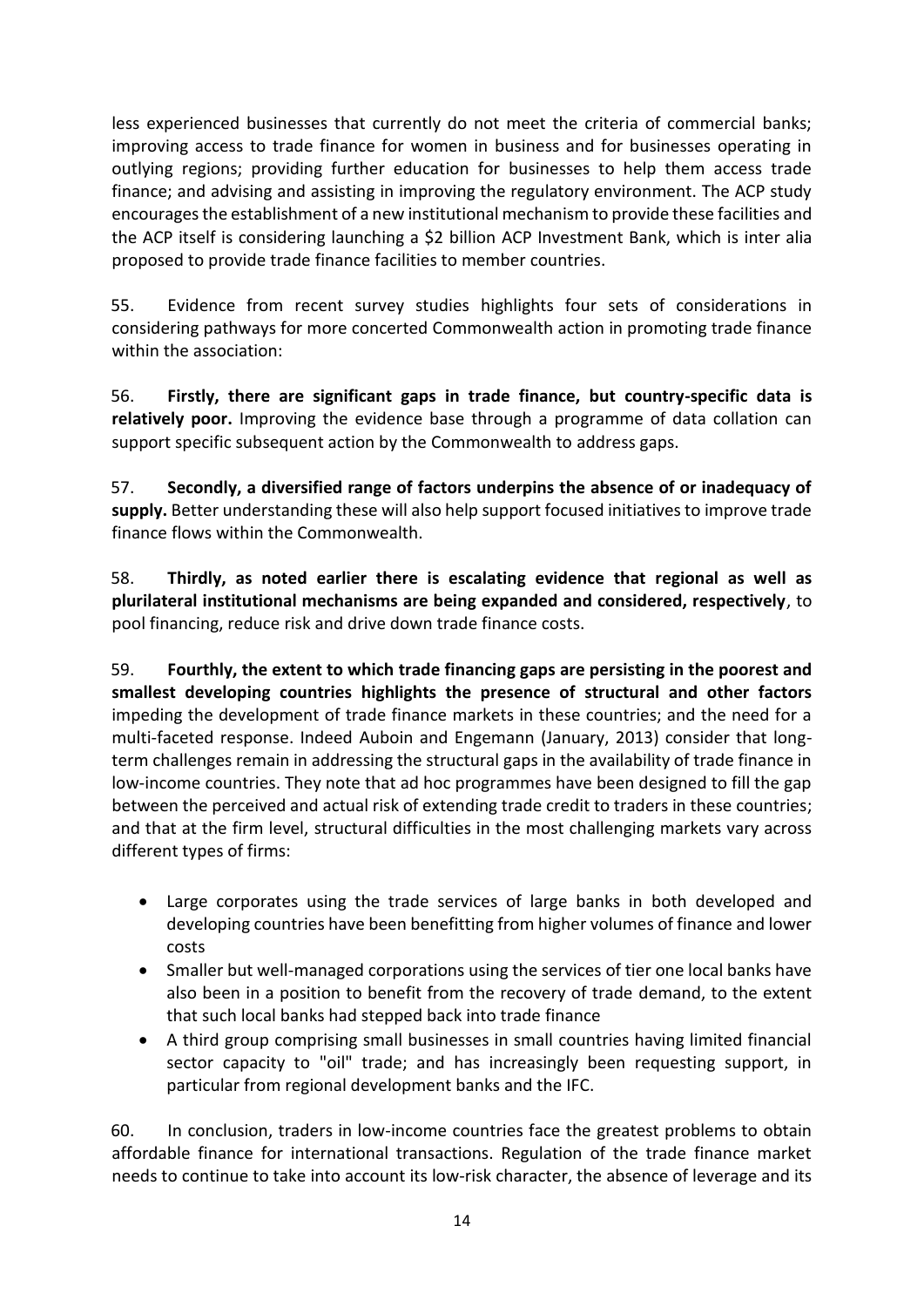impact on development. The availability of data on trade finance requires improvement, in order to enable policy-makers and institutions to better assess the status of the trade finance market. Moreover, notwithstanding significant increases in multilateral and regional bank provision of trade finance, there remain very significant gaps in the availability of trade finance in the poorest, smallest and most vulnerable developing countries. The persistence of these gaps will prevent these countries from expanding trade and deriving the employment, income and growth-related gains from trade. Within the Commonwealth, the persistence of trade finance gaps, particularly in the poorest and smallest developing countries runs the risk of circumscribing the significant opportunities which exist to expand both intra-Commonwealth trade and Commonwealth trade with the rest of the world.

#### **Questions and Issues for Senior Finance Officials**

Significant gaps exists between demand for trade finance and its supply. A recent estimate by the Asian Development Bank suggests a global gap of approximately \$1.6 trillion, with \$425 billion of this gap in Asia alone.

- What are your experiences is sourcing trade finance? Are there gaps in supply?
- Has the increased supply of trade finance by multilateral development banks been adequate to fill demand for trade finance?
- What else can be done to expand sources of trade finance?
- What role can the Commonwealth play in promoting efforts to close trade finance gaps?

## <span id="page-19-0"></span>**(iv) Constraints in Accessing Trade Finance in the Commonwealth**

61. Trade finance is crucial in supporting trade. Yet as we have noted, there are significant gaps in the availability of trade finance, in developing countries, including in many Commonwealth developing countries. These gaps can present a binding constraint on trade; and can hamper the achievement of the multiple gains from trade. Understanding why countries experience unmet demand can help develop solutions to this challenge. In the context of Commonwealth countries, at least five significant factors are constraining the poorest, smallest and most vulnerable members from accessing trade finance on affordable terms; and are directly impeding these countries from expanding trade and thus their employment, income and growth prospects.

62. **Firstly the large majority of the membership comprises small states and least developed countries, which are also among the most open economies in the world.** The Commonwealth includes 32 small states, of which 25 are small island developing states; and 15 least developed countries. Trade openness facilitates specialisation in production and increased allocative efficiency. In addition, learning by exporting can increase productivity of the domestic industry. But their disproportionate openness also makes them vulnerable to sudden changes in access to external sources of finance and to a sudden deterioration in global trade conditions. Figure 2 shows that small states in particular are more much more dependent on foreign markets than other middle-income and low-income countries.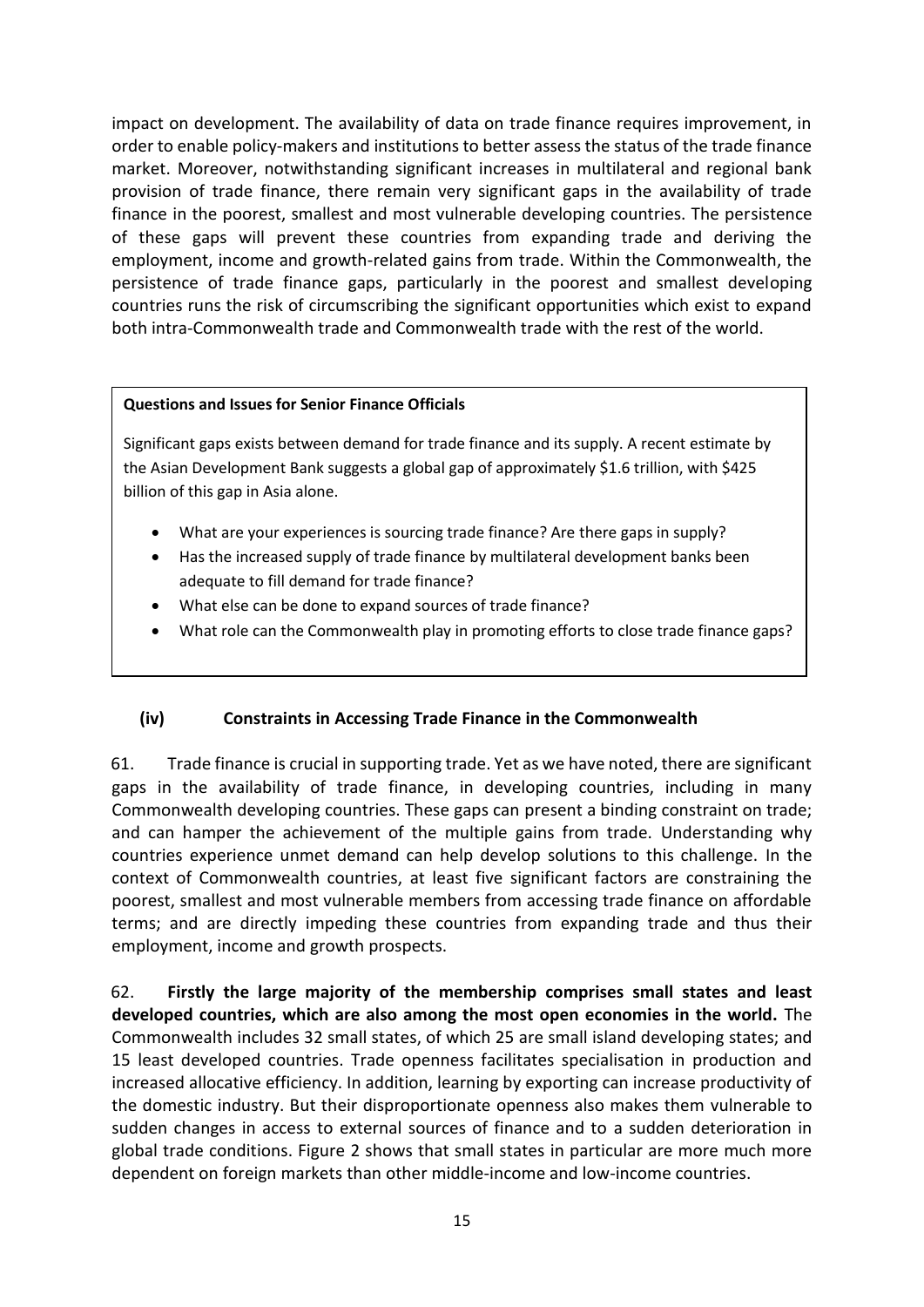

**Figure 2: Trade (export and imports as per cent of GDP is greatest for small states**

**Source**: WDI (2013)

63. The table illustrates that whilst such dependence (measured as trade over GDP) has been declining relative to that of the other countries, it is still much larger than low-income countries (LICs) and middle-income countries (MICs) on average. Further, the table illustrates the disproportionately large impact on small states of the 2008-2009 global financial crisis. In this period small states' trade-to-GDP ratio declined by 13.2 per cent, in comparison with the decline experienced by LICs (6.7 per cent) or MICs (9.7 per cent). If part of this drop in trade owes to the low availability of finance, and better and more trade finance can mitigate this, then Commonwealth small states have in principle much to gain from smoothing trade through trade finance as this will raise the resilience of small states to external shocks and hence their development prospects.

64. **Secondly, the Commonwealths' poorest and smallest countries suffer from low country ratings and weak banking systems**, **resulting in both a dearth of trade finance products and disproportionately higher costs of trade finance.** Domestic banks often lack the ability to provide a sufficiently diverse, competitive and adequate source of trade finance. Many correspondent banks in these countries exhibit relatively poor payment records, rendering it more difficult and more costly for traders to access trade finance on competitive terms. These countries also lack resilience, including institutional mechanisms to smooth periods of price and demand volatility. At the same time, there have been shifts in the usage among trade finance instruments from trade conducted and trade finance provided on the basis of open accounts, with risk placed on the seller (exporter). Increasingly sellers are less willing to bear this risk, with risk increasingly transferred through instruments such as letters of credit (LCs). These require confidence and liquidity to be maintained at various points along the chain of payment from the importer, to the issuing bank, to the advising/confirming bank and to the exporter. The absence of strong and well-developed financial systems has limited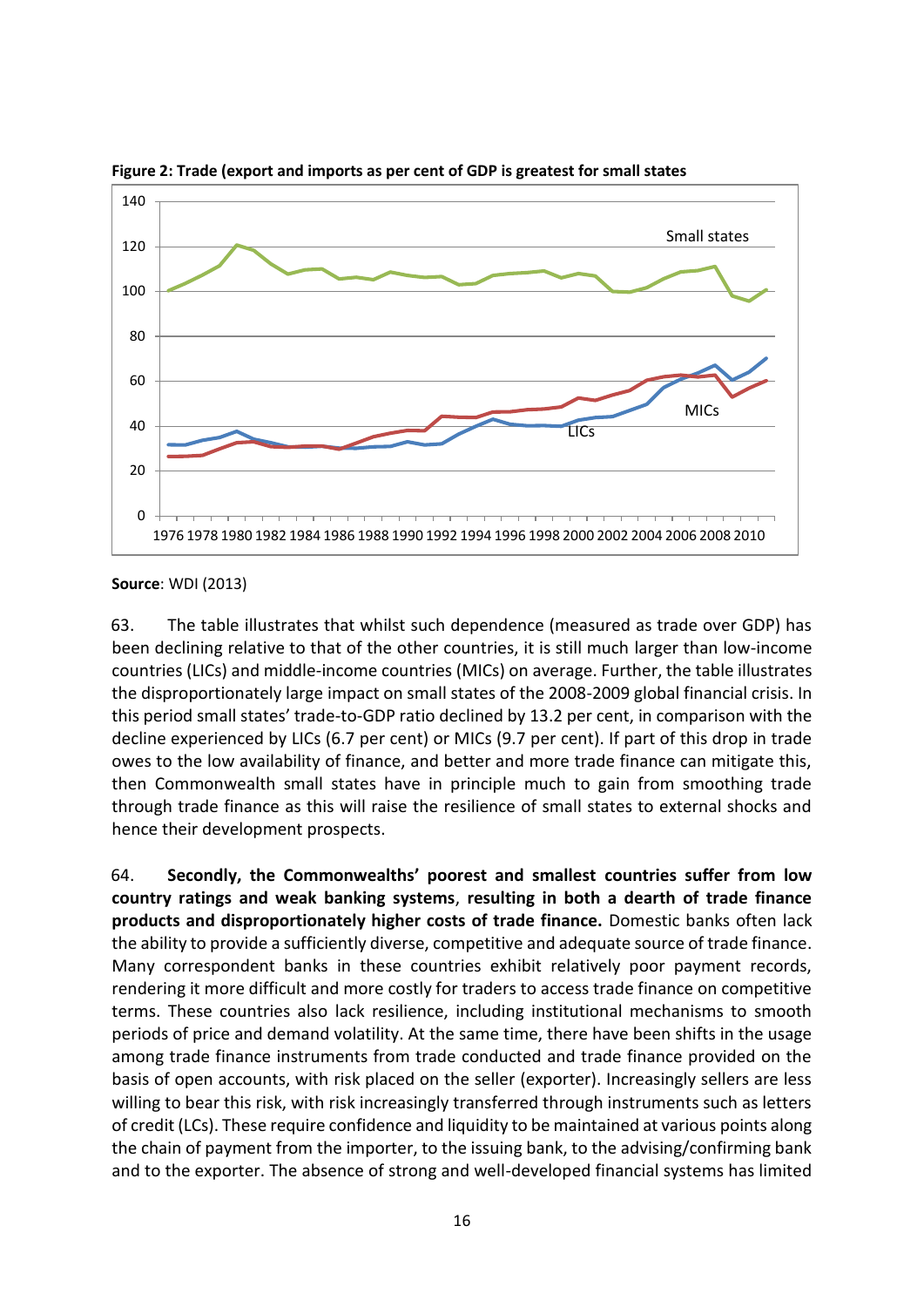the ability of the poorest developing countries to adjust to these shifts, resulting in disproportionately high costs and limited availability of trade finance, with the banks becoming more risk averse and selective in the supply of credit and with a greater insistence on more guarantees and insurance to facilitate the release of trade finance funds.

65. **Thirdly, export credit agencies (ECAs), import-export banks and similar institutions are either poorly developed or do not exist** on a scale and with institutional capacity adequate to address both existing and potential future trade finance needs. This has constrained the growth of and prevented competition in these markets; and limited the available range of trade finance and risk mitigation instruments. The absence of robust export credit agencies in many of the Commonwealth's poorest and smallest developing countries has impeded their ability to reduce credit risk and to sustain trade. According to Chauffour and Saborowski (2010), recent Berne Union data suggests that ECAs may have played a significant role in stabilising the trade finance market, and thus helped reduce credit risks and allowed exporters to offer open account terms in competitive markets in an environment characterised by heightened systemic and counter-party risks. Yet ECAs are complex institutions and their effectiveness is demanding in terms of their ability to monitor global economic developments, in institutional design, and in governance arrangements. ECAs are thus often more easily able to develop in advanced and emerging market economies, with low-income countries largely obliged to tap the trade finance instruments offered by the international financial institutions, regional development banks and commercial banks.

66. **Fourthly, a large share of external trade in Commonwealth developing countries is transacted by SMEs**, which lack sufficient access to sources of trade finance and which are therefore reliant on the most expensive sources of finance to support their trade transactions. Lending to SMEs is severely constrained as a result of their lack of credit history, their poor knowledge of trade finance and their absence of adequate or acceptable forms of security. As a result they either face an absolute dearth of financing or where it is available, are typically reliant on local currency loans and overdraft facilities to finance their trade operations, placing them at an enormous disadvantage in financing their imports and in transacting trade.

67. **Fifthly, developing countries are significantly adversely affected by deleveraging in the financial system.** The sovereign debt crisis in the Eurozone in particular has resulted in significant deleveraging by banks which are traditional suppliers of trade finance, with credit squeezed banks less willing to lend to companies in general; and with increased restrictions on the availability of trade finance provided to developing countries, with counterparty banks in developing countries considered a greater risk than in the past and with developed country investors withdrawing funds from these markets. This has diminished the supply of trade finance from these sources to developing countries. In response, multilateral and regional development banks have sought to fill emerging gaps, although evidence from several sources suggests that trade finance gaps remain large and are growing.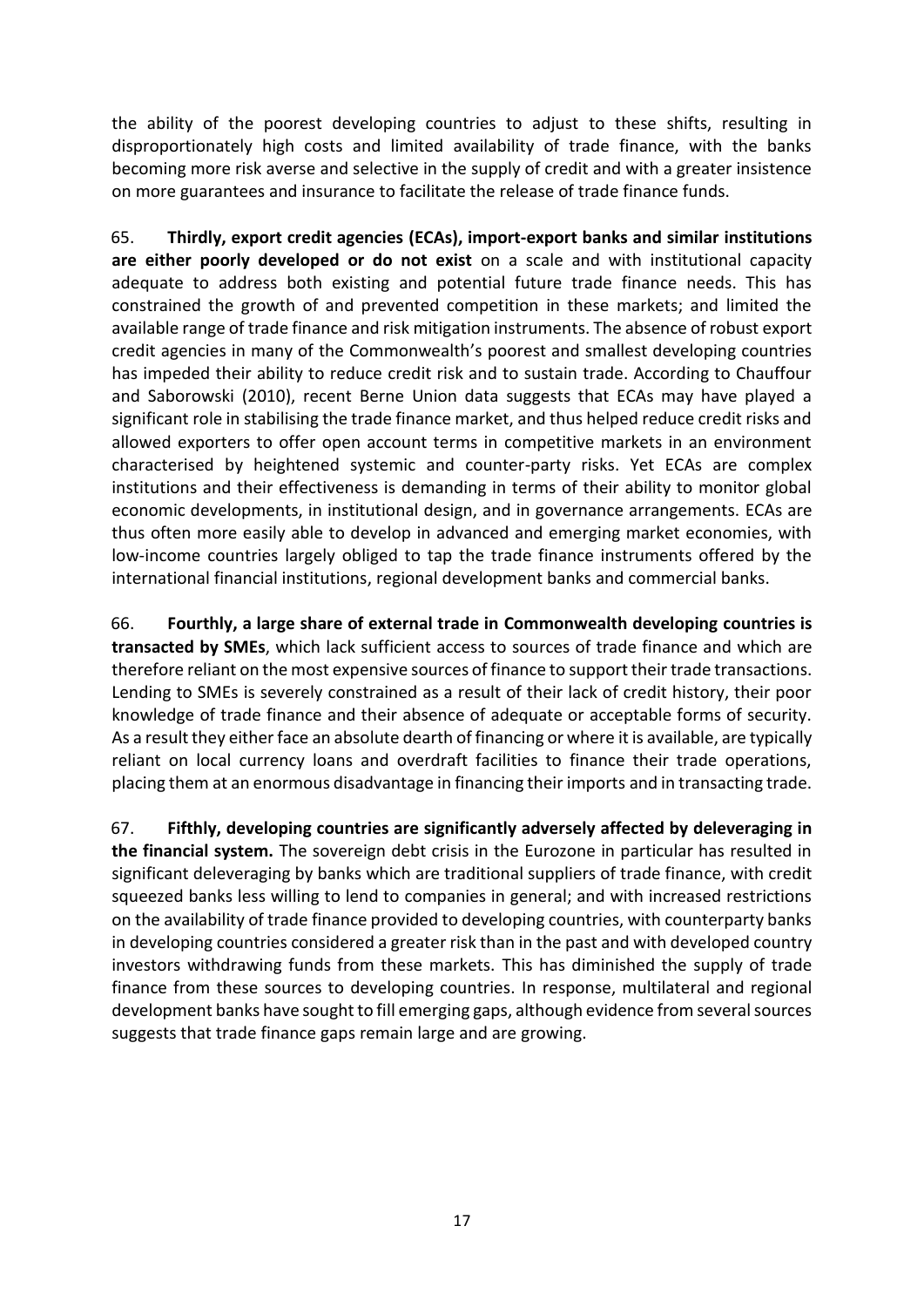#### **Questions and Issues for Senior Finance Officials**

Many factors constrain the availability and terms of trade finance, particularly in the Commonwealth's poorest, smallest and most vulnerable developing countries

- Are there particular challenges faced by the Commonwealths' poorest and smallest members in accessing trade finance; and how are these countries managing these challenges?
- What are the most important constraints and how can these be addressed?
- Are limitations in the supply of trade finance responsible for limiting trade?

## <span id="page-22-0"></span>**Addressing Challenges in Trade Finance – Options for the Commonwealth**

68. The above analysis sets out a range of challenges for the poorest, smallest and most vulnerable Commonwealth developing countries in accessing adequate and affordable sources of trade finance. Several factors are responsible, including structural characteristics of poor and small countries and the institutions within them to provide trade finance; global risk aversion; and the uncertain pace of global recovery. There is also an absence of sufficient information on trade finance gaps. And in several Commonwealth developing countries, national Export Credit Agencies are not fully developed, with commercial banks providing, in many cases the predominant supply of trade finance. If intra-Commonwealth trade is to expand, if the association's poorest, smallest and most trade-open developing countries are to enjoy gains from this process and if trade is to provide a strong impetus for pan-Commonwealth growth and employment, an important and probably crucial pan-Commonwealth task will be to narrow trade finance gaps in the Commonwealth; and to drive down limitations to access and costs at a pace faster than the rest of the world. Innovation and further supply at the multilateral level and through regional development banks will help this process, but the pace of expansion of supply to date signals that trade finance gaps will remain enormous and unfilled for the medium- to long-term. Finding uniquely Commonwealth solutions can help improve Commonwealth trade prospects significantly. Narrowing trade finance gaps in Commonwealth countries, particularly the poorest, smallest and most trade-open economies will require at least four sets of initiatives.

69. **Firstly, gathering improved information, at both country and regional levels, to better understand the key requirements for trade finance, sources of supply, financing gaps and the challenges associated with lack of access due to cost.** This is particularly important for the Commonwealth's poorest, smallest developing countries, including particularly those whose economies are most open and thus most susceptible to volatility in the supply of trade finance. Important insights can be revealed from this approach, to help calibrate Commonwealth responses.

70. **Secondly, examining how best risk-pooling and risk-mitigation in the provision of trade finance can be promoted within and across the Commonwealth.** What steps can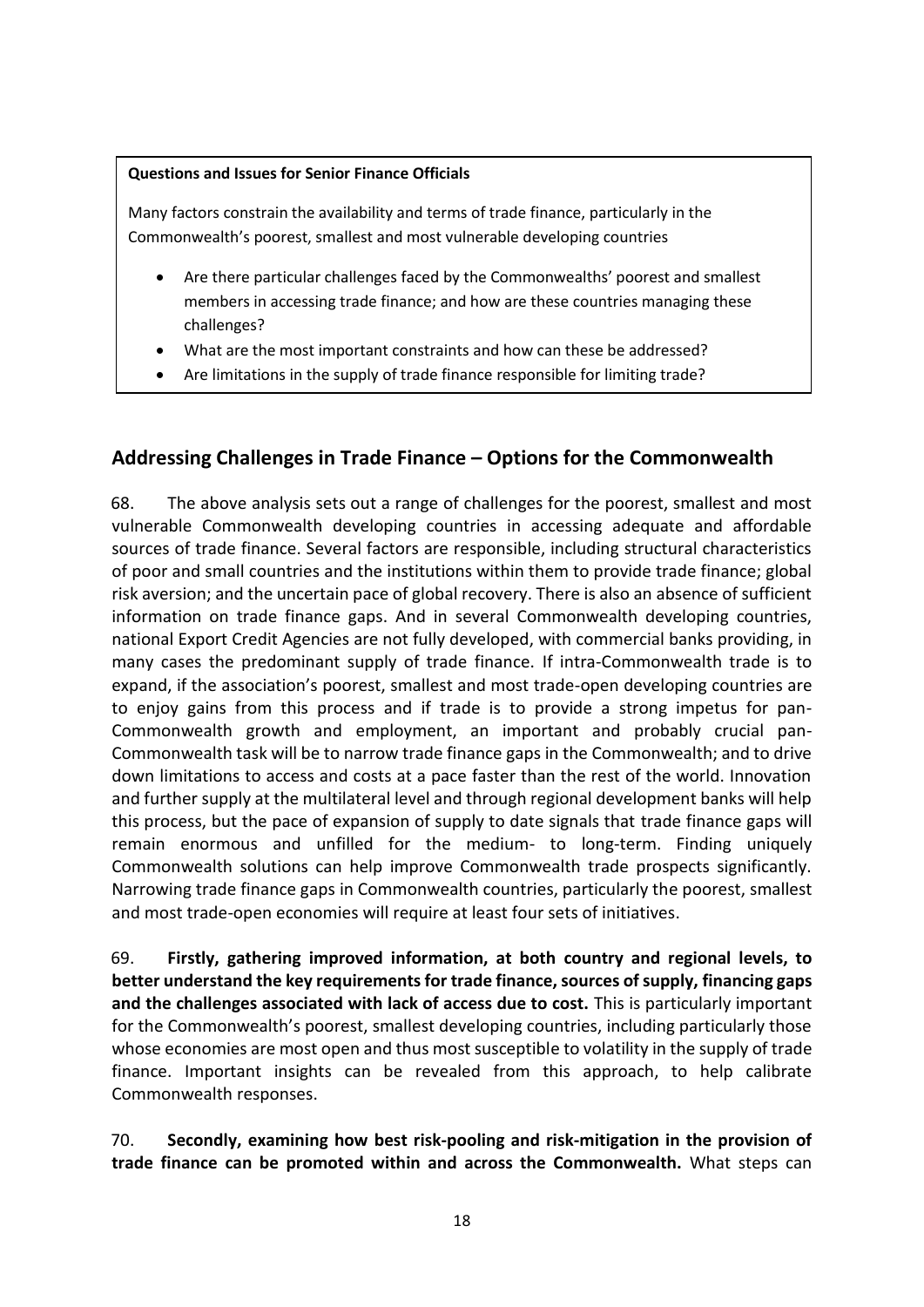Commonwealth members individually, at regional and at pan-Commonwealth level take, to reduce and better spread the risks associated with intra-Commonwealth trade? How can this address existing constraints; and how can this provide a channel to support a concerted drive to promote substantially improved intra-Commonwealth trade? Further work is required to identify best-practices among existing Export Credit and similar agencies within the Commonwealth; to clarify how these agencies integrate their own operations with those of regional and multilateral institutions; and to understand how risk is spread and costs driven down through these processes. As part of this endeavour, further information is required on the capacity of the Commonwealth's larger and better established Export Credit Agencies, including their ability to offset and mitigate regional trading risks.

71. **Thirdly, better understanding regional best practices across the Commonwealth.** Specific trading risks may be prevalent in various regions in the Commonwealth, particularly in the Caribbean, Sub-Saharan Africa, South Asia and the Pacific; and understanding how these are being addressed and what best-practices may have emerged will be valuable in determining a more cohesive Commonwealth approach.

72. **The Secretariat is well placed to arrange for the preparation of the above three strands of analytical work**, drawing on the support and inputs of Commonwealth member countries. Once completed the Secretariat can appropriate ways to share this information with Commonwealth members suggest proposals to further enhance Commonwealth action in this area.

73. **Fourthly consideration will also be needed as to the most appropriate national, regional and Commonwealth mechanisms for promoting Commonwealth initiatives to improve sources of trade finance for Commonwealth members.** Many mechanisms are prevalent internationally, including risk-pooling and risk-sharing mechanisms, multilateral and regional institutional mechanisms, mixed regional and private sector pooling, as well as reliance on private sources of trade finance. A wide range of innovative mechanisms are also emerging, or are under discussion, inter alia including the recently-announced BRICS Bank, whose ambit will include the provision of both trade and investment financing; and further institutional mechanisms have been mooted, inter alia by the ACP group of countries. Understanding what these are and how they are intended to support their beneficiary member countries will be valuable in determining how best the Commonwealth can support the association's membership in securing adequate trade finance at reasonable cost.

#### **Questions and Issues for Senior Finance Officials**

There are significant challenges for Commonwealth countries, particularly the most trade-open economies and the poorest and smallest members, in accessing trade finance at reasonable cost. There are also significant opportunities for the association to expand sources of trade finance and improve the terms on which finance is available.

 What steps can the Commonwealth take to improve the availability of trade finance particularly to the Commonwealth's poorest, smallest and most vulnerable members?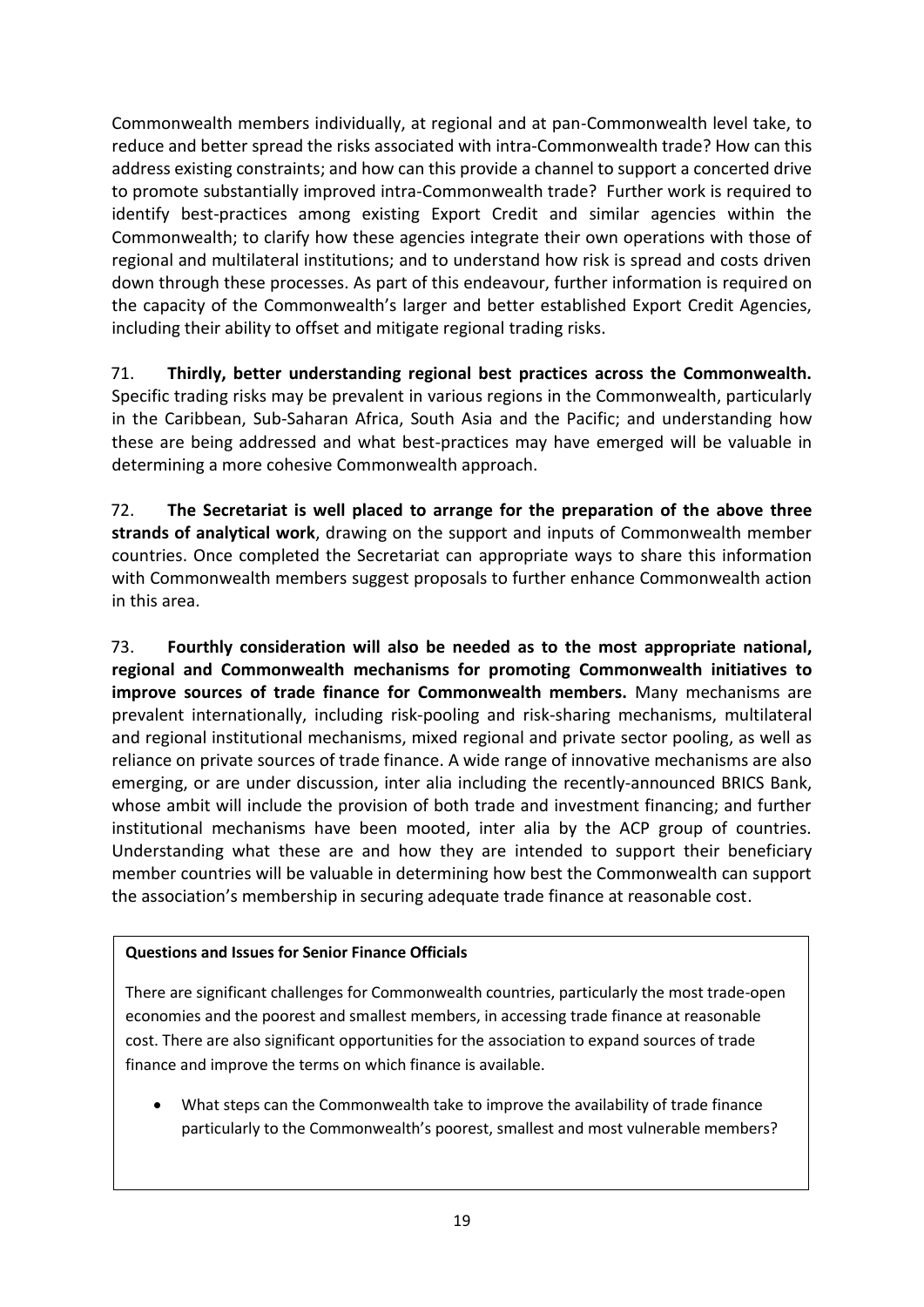# <span id="page-24-0"></span>**Conclusions**

74. Trade finance is an important element of modern trading relationships and depends on trust. Some 80-90 per cent of trade or in excess of \$14 trillion is covered by some form of trade finance (letters of credit, open account and others). Trade finance supports trade and growth, curbs volatility in trade and its provision during economic crises can contribute to reducing the extent of economic downturn. Global trade is expanding driven particularly by significant increases in South-South trade and in exports to developing countries. Intra-Commonwealth trade, however, is languishing and only one sixth of all Commonwealth trade is directed within the Commonwealth, with no shift in relative share in the past six years. Yet with its mix of advanced, emerging and developing countries, there is vast opportunity to expand intra-Commonwealth trade; and similarly very significant opportunity to expand the Commonwealth's share of world trade. The availability of an adequate supply of trade finance, on reasonable terms, will be critical to any collective Commonwealth endeavour to boost intra-Commonwealth trade.

75. Trade finance flows have improved since the global financial crisis; and important steps have been taken since the 2009 crisis to expand sources of trade finance for developing countries. But additional supply has been quickly dwarfed and overwhelmed both by the escalation in global trade and by increasing demand for trade finance; and the gap in unsatisfied demand remains very significant. As a result, there is evidence of very significant unmet demand, with the Asian Development Bank estimating an unmet global trade finance gap of \$1.6 trillion, of which \$425 billion in the Asia-Pacific region. Deleveraging by Eurozone banks and the implementation of the Basel III rules are expected to continue to constrain supply. SMEs in developing countries in the Commonwealth and elsewhere are particularly disadvantaged by inadequate sources of trade finance, limiting their access to liquidity and their ability to finance imports and their opportunity to export, resulting in unfilled potential for employment, income and growth. Evidence points to large gaps in unmet demand for trade finance for SMEs.

76. The challenge is escalating; and in the absence of new initiatives, trade and demand for trade finance is expected to accelerate, particularly in and among developing countries; and gaps can reasonably be expected to widen.

77. If intra-Commonwealth trade opportunities are to be taken advantage of these gaps, particularly in the large majority of the Commonwealth's poorest, smallest and most vulnerable developing countries will need to be narrowed. There is particularly urgency and particular need for the Commonwealth's 32 small states and 15 least developed countries, in many of which financial institutions are relatively poorly developed and lack the range of instruments required to provide finance and risk coverage for trade transactions. New initiatives will be needed by the Commonwealth if trade finance gaps are to be closed. Further analysis and research is needed, in order to consider options to augment the availability and terms of trade finance.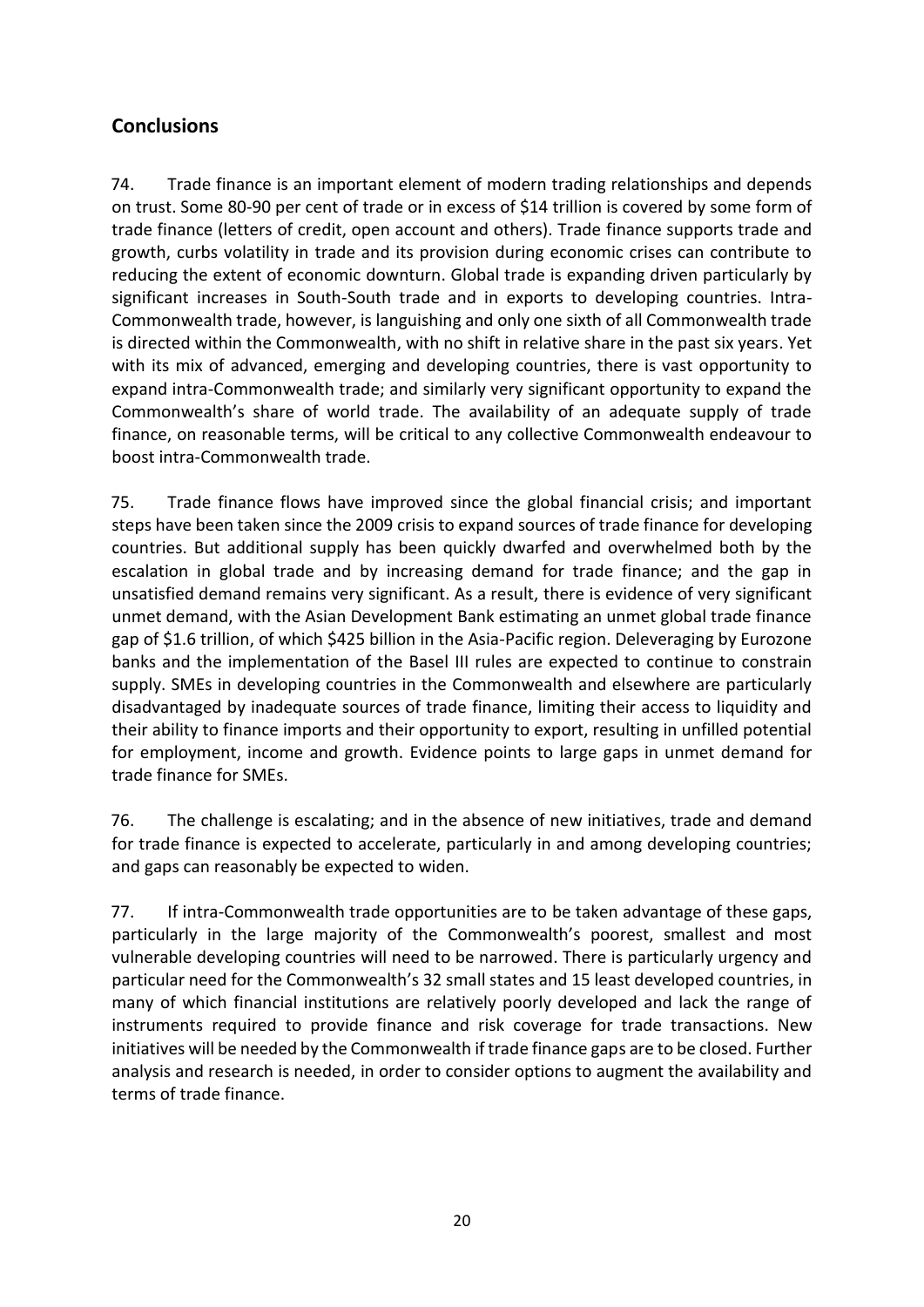78. Senior Finance Officials are invited to review this paper and to commend the conclusions, particularly the need to review options to improve trade finance for the poorest, smallest and most vulnerable Commonwealth members, to Ministers for their endorsement.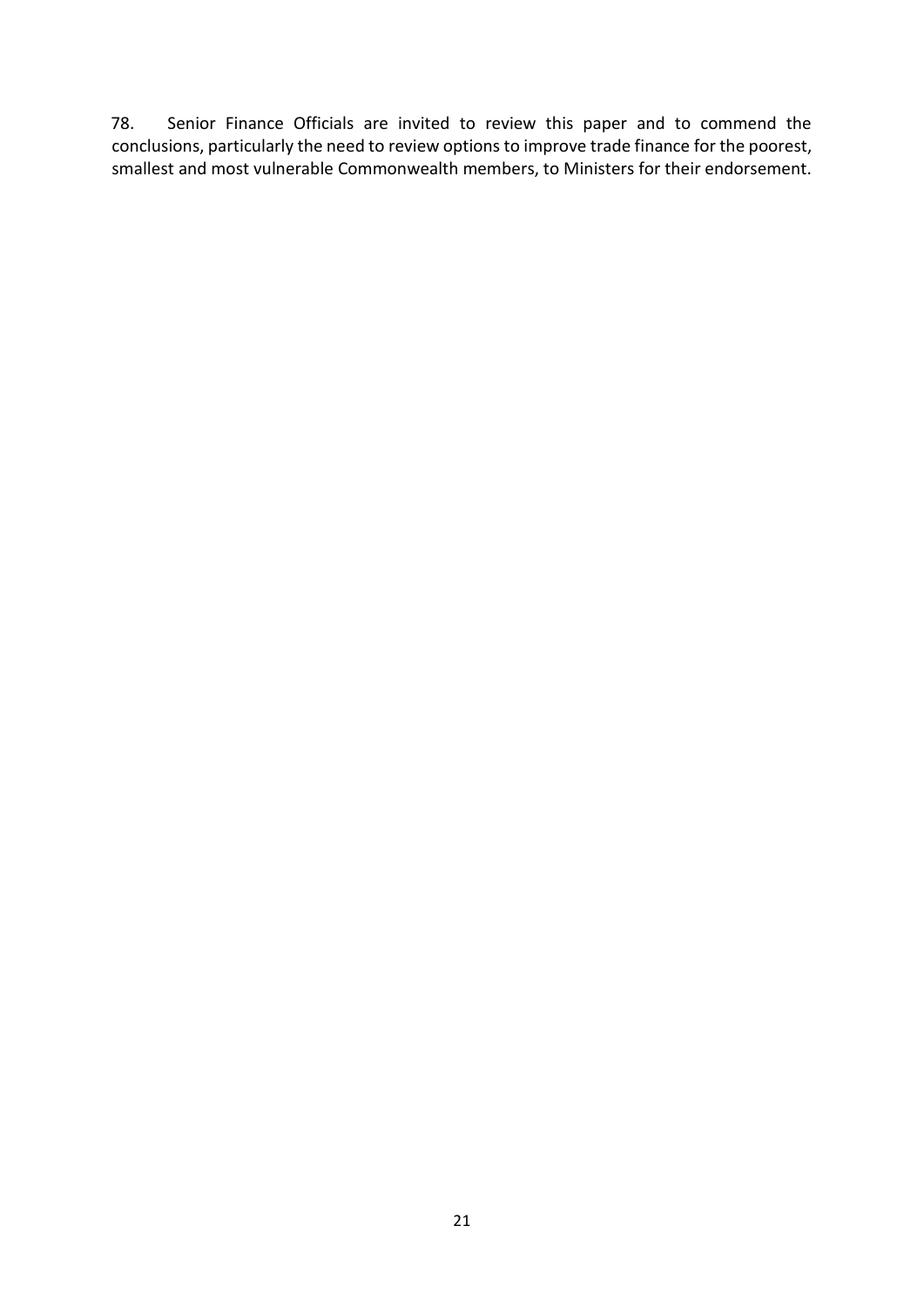## <span id="page-26-0"></span>**References**

Auboin, M. and M. Engemann (February, 2013), "Testing the Trade Credit and Trade Link: Evidence from Data on Export Credit Insurance", WTO Working Paper 2012-18, Geneva. [\(http://www.wto.org/english/res\\_e/reser\\_e/ersd201218\\_e.pdf\)](http://www.wto.org/english/res_e/reser_e/ersd201218_e.pdf)

Auboin, M. and Engemann, M. (2012) 'Why does trade finance matter for trade? Evidence from new data', ([http://www.voxeu.org/article/why-does-finance-matter-trade-evidence](http://www.voxeu.org/article/why-does-finance-matter-trade-evidence-new-data)[new-data\)](http://www.voxeu.org/article/why-does-finance-matter-trade-evidence-new-data)

Auboin, M. and Engemann, M. (January, 2013) 'Trade Finance in Periods of Crisis: What have we learned in recent years', staff working paper ERSD 1301, economic and statistics division, WTO

[http://www.wto.org/english/res\\_e/reser\\_e/ersd201301\\_e.pdf](http://www.wto.org/english/res_e/reser_e/ersd201301_e.pdf)

Auboin, M (2009) 'The challenges of Trade Finance' [\(http://www.voxeu.org/article/challenges-trade-financing\)](http://www.voxeu.org/article/challenges-trade-financing)

Berne Union Statistics  $2008 - 2012$  (2013) last updated July  $22<sup>nd</sup>$  2013 [\(http://www.berneunion.org/statistics/\)](http://www.berneunion.org/statistics/)

Brückner, M. and D. Lederman (2012), —Trade Causes Growth in Sub-Saharan Africa, *World Bank Policy Research Working Paper Series* 6007, World Bank.

Chauffour, J. and Saborowski C. (2010) '*Export credit agencies to the rescue of trade finance*' [\(http://www.voxeu.org/article/export-credit-agencies-rescue\)](http://www.voxeu.org/article/export-credit-agencies-rescue)

Chuang, Y.C, (2000), "Human Capital, Exports, and Economic Growth: A Causality Analysis for Taiwan, 1952–1995", *Review of International Economics*, 8, pp. 712-720.

Dutz, M.A., Kessides, I., O'Connell, S. and Willig, R.D. (2011) "Competition and Innovation-Driven Inclusive Growth." World Bank Policy Research Working Paper Series No.5852. [http://www-wds.worldbank.org/external/](http://www-wds.worldbank.org/external/%20default/WDSContentServer/IW3P/IB/2011/10/21/000158349_20111021133253/Rendered/PDF/WPS5852.pdf)  [default/WDSContentServer/IW3P/IB/2011/10/21/000158349\\_20111021133253/Rendere](http://www-wds.worldbank.org/external/%20default/WDSContentServer/IW3P/IB/2011/10/21/000158349_20111021133253/Rendered/PDF/WPS5852.pdf) [d/PDF/WPS5852.pdf](http://www-wds.worldbank.org/external/%20default/WDSContentServer/IW3P/IB/2011/10/21/000158349_20111021133253/Rendered/PDF/WPS5852.pdf)

Grossman, G.M. and Helpman, E. (1991), *Innovation and Growth in the Global Economy*, MIT Press, Cambidge, Massachusetts.

Hausmann, R., J. Hwang and D. Rodrik (2006) 'What You Export Matters.' *Journal of Economic Growth,* vol. 12(1), see: [http://paginaspersonales.deusto.es/aminondo/Materiales\\_web/Hausmann\\_Hwang\\_Rodrik](http://paginaspersonales.deusto.es/aminondo/Materiales_web/Hausmann_Hwang_Rodrik_What_you_exports_matter_2006.pdf) [\\_What\\_you\\_exports\\_matter\\_2006.pdf](http://paginaspersonales.deusto.es/aminondo/Materiales_web/Hausmann_Hwang_Rodrik_What_you_exports_matter_2006.pdf)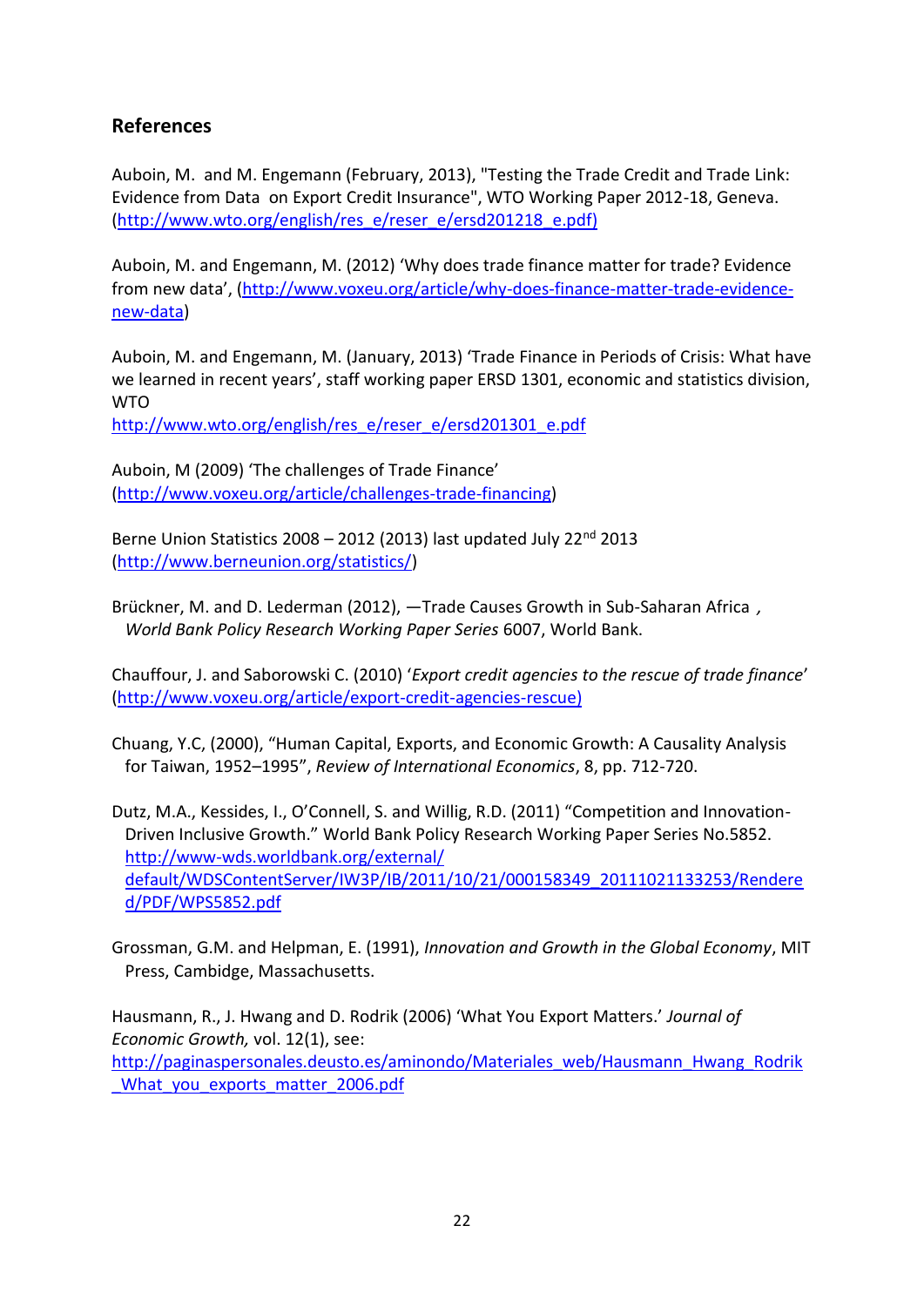*Trade corridors in Africa on the mend*, 08 August 2013, ABN Digital, http://www.abndigital.com/news/special-report/2013/08/08/trade-corridors-in-africa-onthe-mend/

Sachs, J. D. and A. Warner (1995), ―Economic Reform and the Process of Global Integration‖, *Brookings Papers on Economic Activity 1* pp. 1-95.

Wacziarg, R. and K. H. Welch (2008). ["Trade Liberalization and Growth: New](http://ideas.repec.org/a/oup/wbecrv/v22y2008i2p187-231.html)  [Evidence,](http://ideas.repec.org/a/oup/wbecrv/v22y2008i2p187-231.html)"*[World Bank Economic Review](http://ideas.repec.org/s/oup/wbecrv.html)*, vol. 22(2), pages 187-231, June.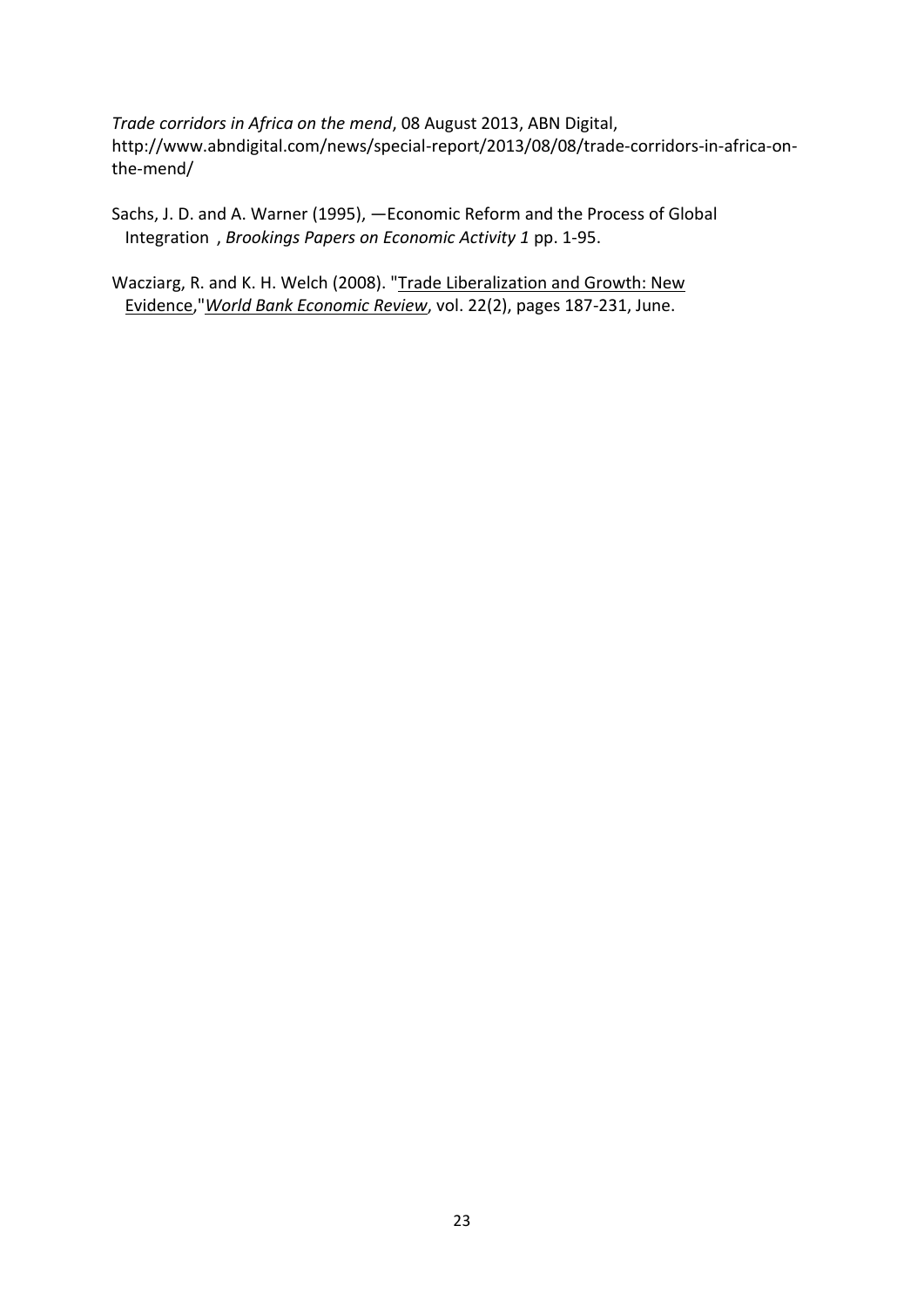## **Appendix A Some Multilateral and Regional Public Providers of Trade Finance**

<span id="page-28-0"></span>

| Official     | What                       | Size                         | Trend            | When     | What products                                         | Which country   | Which country is has     |
|--------------|----------------------------|------------------------------|------------------|----------|-------------------------------------------------------|-----------------|--------------------------|
| <b>Banks</b> | programme                  |                              |                  | started? |                                                       | it can support? | support?                 |
|              | <b>International Banks</b> |                              |                  |          |                                                       |                 |                          |
| Internat     | Global                     | \$5 billion                  | Since June       | 2005     | The program offers confirming banks partial or        | global          | http://www.ifc.org/wps/w |
| ional        | Trade                      |                              | 2006, over       |          | full guarantees to cover payment risk on banks        |                 | cm/connect/af68ae004a2   |
| Finance      | Finance                    |                              | 4,100            |          | in the emerging markets. These guarantees are         |                 | a1accaf7daf8969adcc27/I  |
| Corpora      | Program                    |                              | participants     |          | transaction-specific and apply to:                    |                 | FC IB List.pdf?MOD=AJPE  |
| tion         | (GTFP)                     |                              | from more        |          | letters of credit                                     |                 | <b>RES</b>               |
| (IFC)        |                            |                              | than 60          |          | trade-related promissory notes and bills<br>$\bullet$ |                 | Over 265 issuing banks   |
|              |                            |                              | countries have   |          | of exchange                                           |                 | across 94 emerging       |
|              |                            |                              | benefited        |          | bid and performance bonds                             |                 | markets                  |
|              |                            |                              | from trade       |          | advance payment guarantees<br>$\bullet$               |                 |                          |
|              |                            |                              | finance          |          | suppliers credits for the import of                   |                 |                          |
|              |                            |                              | training         |          | capital goods                                         |                 |                          |
|              |                            |                              | programs.        |          |                                                       |                 |                          |
| <b>IFC</b>   | Global                     | <b>IFC's commitment</b>      | With targeted    | May 2009 | GTLP began its operations in May 2009,                | global          | http://www.ifc.org/wps/w |
|              | Trade                      | to the program is \$1        | commitments      |          | channelling much-needed funds to back trade in        |                 | cm/connect/af68ae004a2   |
|              | Liquidity                  | billion. With                | of \$4 billion   |          | developing countries. Phase 2 was launched in         |                 | a1accaf7daf8969adcc27/I  |
|              |                            | Pool (GTLP) targeted initial | from public      |          | January 2010 with an unfunded solution, based         |                 | FC IB List.pdf?MOD=AJPE  |
|              |                            | commitments of \$5           | sector sources,  |          | on the existing GTLP platform, to support trade       |                 | <b>RES</b>               |
|              |                            | billion from public          | the program      |          | finance directed at the food and agribusiness         |                 | Over 265 issuing banks   |
|              |                            | sector sources, the          | has supported    |          | sectors. The program was extended in January          |                 | across 94 emerging       |
|              |                            | program should be            | nearly \$20      |          | 2012 to continue to stabilize and foster trade        |                 | markets                  |
|              |                            | able to support up           | billion of trade |          | and commodity finance to emerging markets.            |                 |                          |
|              |                            | to \$50 billion of           | since its        |          | GTLP brings together governments,                     |                 |                          |
|              |                            | trade.                       | inception.       |          | development finance institutions (DFIs), and          |                 |                          |
|              |                            |                              |                  |          | private sector banks to support trade in              |                 |                          |
|              |                            |                              |                  |          | developing markets and address the shortage of        |                 |                          |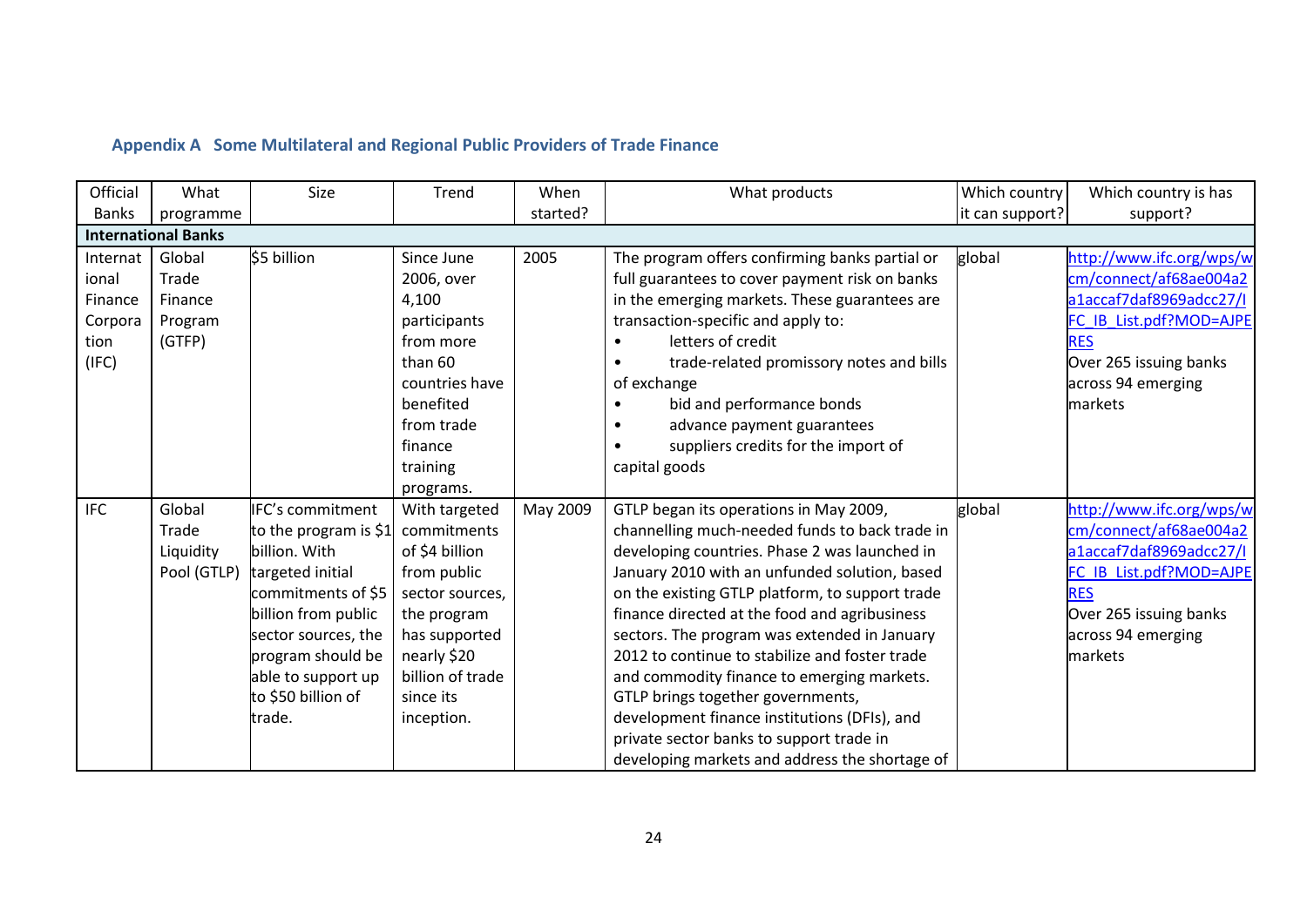|                       |         |                   |                 |      | trade finance resulting from the global financial |            |                             |
|-----------------------|---------|-------------------|-----------------|------|---------------------------------------------------|------------|-----------------------------|
|                       |         |                   |                 |      | crisis.                                           |            |                             |
| <b>Regional Banks</b> |         |                   |                 |      |                                                   |            |                             |
| Asian                 | Trade   | Transaction       | Value of        | 2004 | <b>Credit Guarantee</b><br>$\bullet$              | Asian      | 90 Developing country       |
| Develop               | Finance | supported in 2012 | transaction     |      | ADB provides guarantees of up to 100% risk        | Developing | banks in 18 Asian           |
| ment                  | Program | \$4.0 billion     | supported:      |      | protection against nonpayment by approved         | Countries  | countries:                  |
| <b>Bank</b>           |         |                   | From \$7.0      |      | participating banks, in support of trade          |            | Afghanistan,                |
|                       |         |                   | million in      |      | transactions, responding within 24 hours of       |            | Armenia,                    |
|                       |         |                   | 2004, to \$4.0  |      | receiving a request. Through this support, the    |            | Azerbaijan,                 |
|                       |         |                   | billion in 2012 |      | Credit Guarantee (CG) product establishes new     |            | Bangladesh,                 |
|                       |         |                   |                 |      | partnerships between banks and companies,         |            | Bhutan,                     |
|                       |         |                   |                 |      | therefore increasing trade and access to          |            | Cambodia,                   |
|                       |         |                   |                 |      | challenging markets.                              |            | Georgia,                    |
|                       |         |                   |                 |      | <b>Risk Participation Agreement</b>               |            | Indonesia,                  |
|                       |         |                   |                 |      | For banks with large and consistent trade         |            | Kazakhstan,                 |
|                       |         |                   |                 |      | finance volumes, ADB provides a maximum 50%       |            | Kyrgyz Republic,            |
|                       |         |                   |                 |      | risk protection against nonpayment of a           |            | Mongolia,                   |
|                       |         |                   |                 |      | financial obligation issued by a bank in support  |            | Nepal,                      |
|                       |         |                   |                 |      | of a trade transaction. Unlike the CG product,    |            | Pakistan,                   |
|                       |         |                   |                 |      | the Risk Participation Agreement (RPA) provides   |            | Philippines,                |
|                       |         |                   |                 |      | risk protection on a portfolio basis, rather than |            | Sri Lanka,                  |
|                       |         |                   |                 |      | on a transaction-by-transaction basis. The RPA    |            | Tajikistan,                 |
|                       |         |                   |                 |      | provides partners with an innovative and highly   |            | Uzbekistan,                 |
|                       |         |                   |                 |      | efficient vehicle to manage portfolios of trade   |            | Vietnam.                    |
|                       |         |                   |                 |      | assets, providing banks with the capacity to      |            |                             |
|                       |         |                   |                 |      | support more companies in challenging             |            | Six most active TFP         |
|                       |         |                   |                 |      | markets.                                          |            | countries in 2012:          |
|                       |         |                   |                 |      | <b>Revolving Credit Facility</b>                  |            | Bangladesh, Mongolia,       |
|                       |         |                   |                 |      | ADB provides loans to eligible banks for on-      |            | Pakistan,                   |
|                       |         |                   |                 |      | lending to importers and exporters to finance     |            | Sri Lanka, Uzbekistan, Viet |
|                       |         |                   |                 |      | trade-related transactions. This product is most  |            | Nam                         |
|                       |         |                   |                 |      | frequently used for pre-export financing.         |            |                             |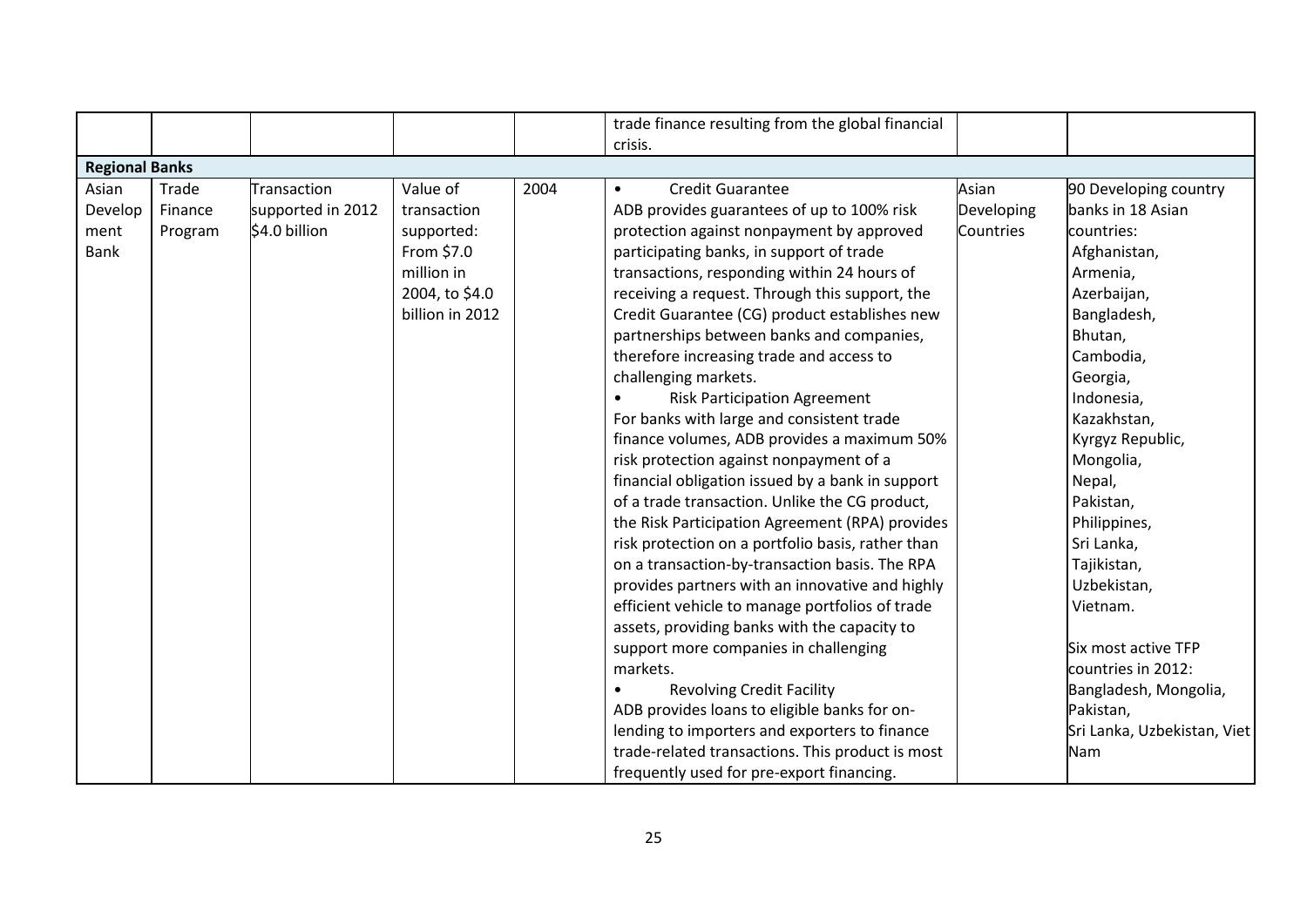| Europe<br>an Bank<br>for<br>Reconst<br>ruction<br>and<br>Develop<br>ment<br>(EBRD) | Trade<br>Facilitation<br>Programme | €1.5 billion                                     | In early 2009,<br>the program's<br>budget was<br>increased<br>from €800<br>million to €1.5<br>billion.<br>Total<br>transaction<br>value<br>since 1999<br>adds up to<br>€8.2 billion | 1999     | The programme can guarantee any genuine<br>trade transaction to, from and between the<br>countries of operations.<br>Guarantees may be used to secure payment of<br>the following instruments issued or guaranteed<br>by participating banks:<br>letters of credit and standby letters of<br>credit from the issuing bank<br>deferred payment and "red-clause"<br>letters of credit<br>advance payment guarantees and<br>bonds, and other payment guarantees<br>bills of exchange and trade-related<br>promissory notes<br>bid and performance bonds and other<br>contract guarantees<br>longer tenors are approved (where<br>appropriate) to cover finance of<br>imported capital equipment and for<br>other term guarantees<br>other types of trade finance<br>instruments can also be considered | The<br>programme<br>can be used to<br>cover<br>instruments<br>issued by<br>banks in any of<br>the countries<br>of operation of<br>the EBRD,<br>which have<br>signed the<br>issuing bank<br>agreement,<br>and which have<br>an active TFP<br>line in<br>operation at<br>the time of<br>application. | Albania,<br>Armenia,<br>Azerbaijan,<br>Belarus,<br>Bosnia and Herzegovina,<br>Bulgaria,<br>Croatia,<br>Estonia,<br>FYR Macedonia,<br>Georgia,<br>Hungary,<br>Kazakhstan, Kosovo,<br>Kyrgyz Republic, Latvia,<br>Lithuania,<br>Moldova, Mongolia,<br>Montenegro, Poland,<br>Romania, Russia, Serbia,<br>Slovak Republic,<br>Slovenia, Tajikistan,<br>Tunisia, Turkey,<br>Turkmenistan, Ukraine,<br>Uzbekistan |
|------------------------------------------------------------------------------------|------------------------------------|--------------------------------------------------|-------------------------------------------------------------------------------------------------------------------------------------------------------------------------------------|----------|-----------------------------------------------------------------------------------------------------------------------------------------------------------------------------------------------------------------------------------------------------------------------------------------------------------------------------------------------------------------------------------------------------------------------------------------------------------------------------------------------------------------------------------------------------------------------------------------------------------------------------------------------------------------------------------------------------------------------------------------------------------------------------------------------------|----------------------------------------------------------------------------------------------------------------------------------------------------------------------------------------------------------------------------------------------------------------------------------------------------|--------------------------------------------------------------------------------------------------------------------------------------------------------------------------------------------------------------------------------------------------------------------------------------------------------------------------------------------------------------------------------------------------------------|
|                                                                                    |                                    |                                                  |                                                                                                                                                                                     |          | In addition to providing trade finance<br>guarantees, we also extend short-term loans to<br>selected banks and factoring companies in our<br>countries of operations.                                                                                                                                                                                                                                                                                                                                                                                                                                                                                                                                                                                                                               |                                                                                                                                                                                                                                                                                                    |                                                                                                                                                                                                                                                                                                                                                                                                              |
| African                                                                            | The Global                         | The total size of the                            | Multi-phase                                                                                                                                                                         | March 4, | <b>Risk Participation Agreement (RPA)</b>                                                                                                                                                                                                                                                                                                                                                                                                                                                                                                                                                                                                                                                                                                                                                           | African                                                                                                                                                                                                                                                                                            | At present there are 101                                                                                                                                                                                                                                                                                                                                                                                     |
| Develop<br>ment                                                                    | Trade<br>Finance                   | TFP is \$1 billion for<br>an initial period of 4 | \$1 billion<br><b>Trade Finance</b>                                                                                                                                                 | 2009     | These are arrangements under which<br>confirming banks and the African Development                                                                                                                                                                                                                                                                                                                                                                                                                                                                                                                                                                                                                                                                                                                  | developing<br>countries                                                                                                                                                                                                                                                                            | issuing banks<br>in 22 countries                                                                                                                                                                                                                                                                                                                                                                             |
| <b>Bank</b>                                                                        | Initiative                         | years.                                           | Initiative.                                                                                                                                                                         |          | Bank share the default risk of a portfolio of                                                                                                                                                                                                                                                                                                                                                                                                                                                                                                                                                                                                                                                                                                                                                       |                                                                                                                                                                                                                                                                                                    | participating in the                                                                                                                                                                                                                                                                                                                                                                                         |
|                                                                                    | Program                            |                                                  | Issuing banks                                                                                                                                                                       |          | trade finance transactions. The RPA is designed                                                                                                                                                                                                                                                                                                                                                                                                                                                                                                                                                                                                                                                                                                                                                     |                                                                                                                                                                                                                                                                                                    | Programme.                                                                                                                                                                                                                                                                                                                                                                                                   |
|                                                                                    |                                    |                                                  | in.                                                                                                                                                                                 |          | to give regional and international confirming                                                                                                                                                                                                                                                                                                                                                                                                                                                                                                                                                                                                                                                                                                                                                       |                                                                                                                                                                                                                                                                                                    |                                                                                                                                                                                                                                                                                                                                                                                                              |
|                                                                                    |                                    |                                                  |                                                                                                                                                                                     |          | banks partial cover for their trade finance                                                                                                                                                                                                                                                                                                                                                                                                                                                                                                                                                                                                                                                                                                                                                         |                                                                                                                                                                                                                                                                                                    |                                                                                                                                                                                                                                                                                                                                                                                                              |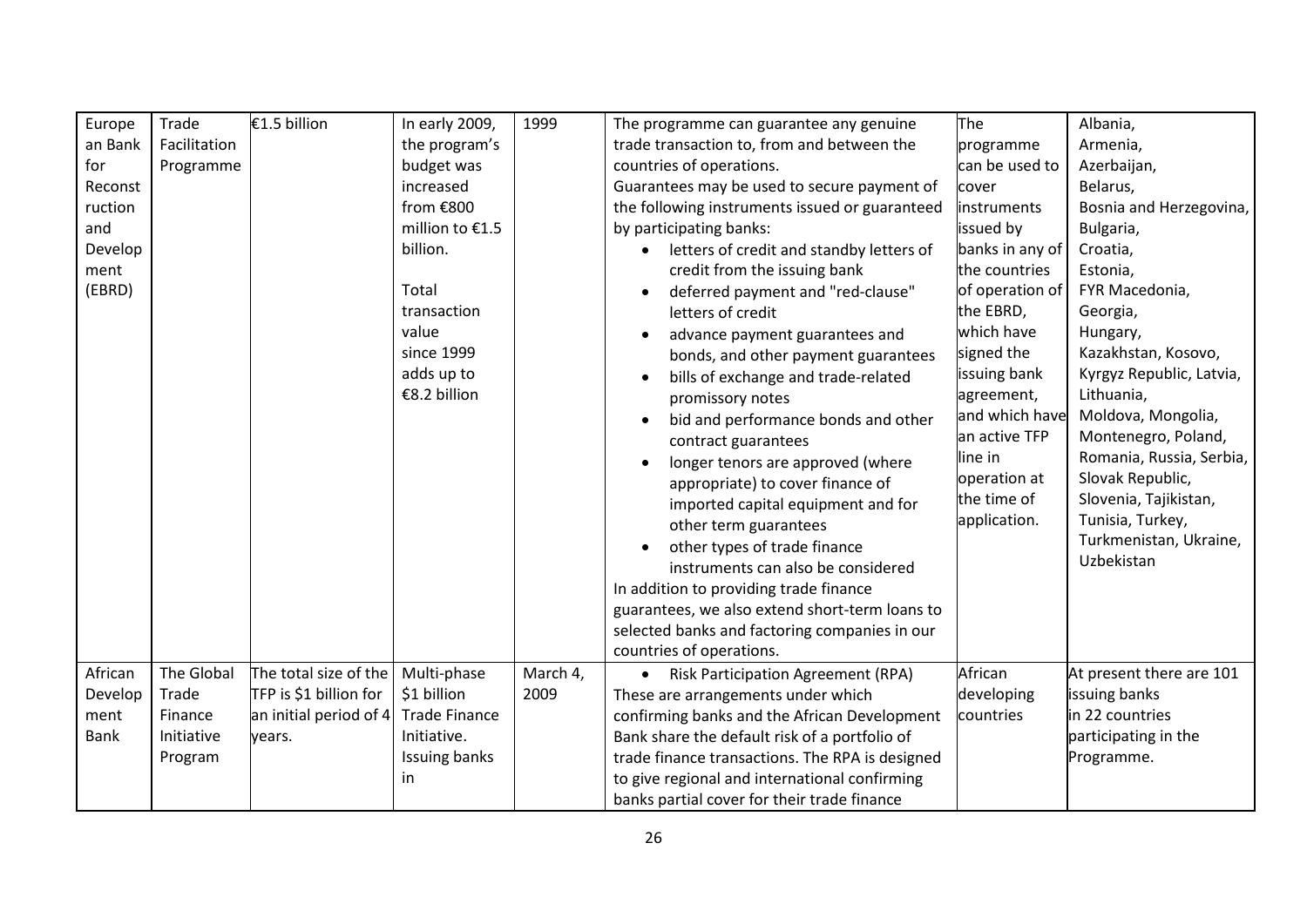|          |              |                         | the region       |      | operations in Africa, with the AfDB typically      |               |  |
|----------|--------------|-------------------------|------------------|------|----------------------------------------------------|---------------|--|
|          |              |                         | participate in   |      | taking a 50 per cent share of the risk.            |               |  |
|          |              |                         | the              |      | • Trade Finance Line of Credit (TFLOC).            |               |  |
|          |              |                         | Programme        |      | These are short term lines of credit, offered to   |               |  |
|          |              |                         | have total       |      | African financial institutions to facilitate their |               |  |
|          |              |                         | limits in excess |      | own trade finance operations. The AfDB seeks       |               |  |
|          |              |                         | of €1 billion.   |      | to support financial institutions with a strong    |               |  |
|          |              |                         |                  |      | focus on developing trade finance. Proceeds        |               |  |
|          |              |                         |                  |      | from TFLOC enable financial institutions to        |               |  |
|          |              |                         |                  |      | extend credit support to SMEs operating in         |               |  |
|          |              |                         |                  |      | either the import or export sectors of the         |               |  |
|          |              |                         |                  |      | economy.                                           |               |  |
|          |              |                         |                  |      | <b>Soft Commodity Finance Facility</b>             |               |  |
|          |              |                         |                  |      | This is a funded trade finance product targeted    |               |  |
|          |              |                         |                  |      | at commodity aggregators and export                |               |  |
|          |              |                         |                  |      | marketing agencies for soft and agri-based         |               |  |
|          |              |                         |                  |      | commodities, such as cocoa and coffee .These       |               |  |
|          |              |                         |                  |      | organizations, which deal directly with farmers,   |               |  |
|          |              |                         |                  |      | use SCFF loans to support the agri-commodity       |               |  |
|          |              |                         |                  |      | supply chain at the grassroots level, leading for  |               |  |
|          |              |                         |                  |      | example to the increased presale of produce.       |               |  |
| Inter-   | Trade        | The TFFP currently      | To date, the     | 2005 | Trade finance instruments related to:              | Latin-America |  |
| American | Finance      | comprises a             | IDB has          |      | • Exports from IDB Borrowing Member                | and the       |  |
| Develop  | Facilitation | network of 231          | provided loans   |      | Countries to any other country.                    | Caribbean     |  |
| ment     | Program      | <b>Confirming Banks</b> | and issued       |      | . Imports to IDB Borrowing Member                  |               |  |
| Bank     |              | from 87 different       | guarantees for   |      | Countries from any IDB (Borrowing or               |               |  |
|          |              | international           | over \$750       |      | Non-Borrowing) Member Country.                     |               |  |
|          |              | banking groups, and     | million in       |      | Typical eligible instruments include:              |               |  |
|          |              | 67 Issuing Banks in     | support of       |      | (i) Documentary Letters of Credit;                 |               |  |
|          |              | 18 Latin American       | about 1000       |      | (ii) Export and import financing funded            |               |  |
|          |              | and Caribbean           | individual       |      | by Confirming Banks;                               |               |  |
|          |              | countries, with         | trade            |      | (iii)International Guarantees (Bid,                |               |  |
|          |              | more than \$1.16        | transactions of  |      | Performance, Advance Payment)                      |               |  |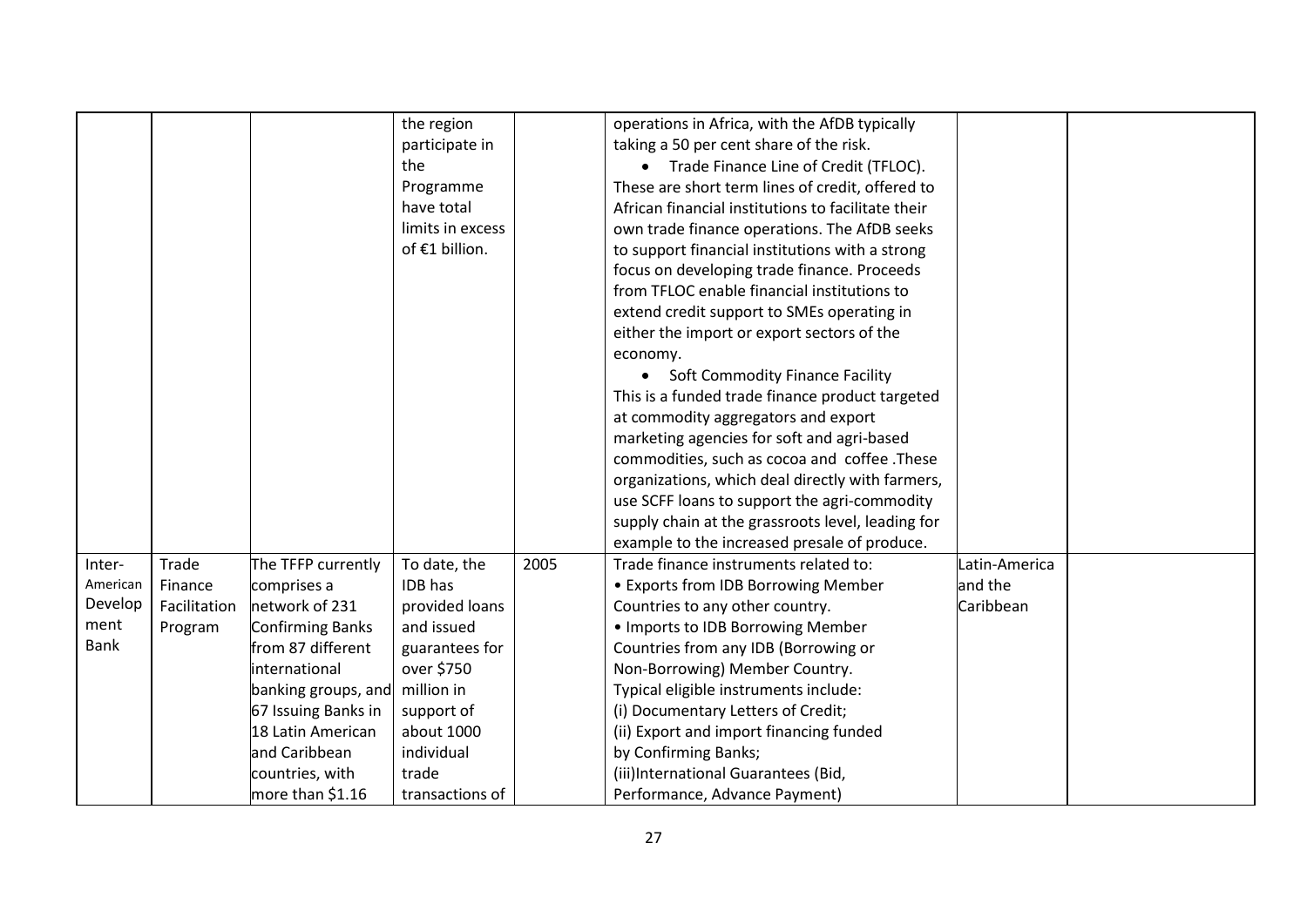|                                    |                                                                              | billion in approved<br>credit lines. | more than \$1<br>billion. |                                                                                                                                                                                                                                                                                                                                                                                                                                                                                                                                                                                                                                                                                                                                                                                    |                                                                                  |  |
|------------------------------------|------------------------------------------------------------------------------|--------------------------------------|---------------------------|------------------------------------------------------------------------------------------------------------------------------------------------------------------------------------------------------------------------------------------------------------------------------------------------------------------------------------------------------------------------------------------------------------------------------------------------------------------------------------------------------------------------------------------------------------------------------------------------------------------------------------------------------------------------------------------------------------------------------------------------------------------------------------|----------------------------------------------------------------------------------|--|
| Islamic<br>Develop<br>ment<br>Bank | The<br>International<br>Islamic<br>Trade<br>Finance<br>Corporation<br>(ITFC) |                                      |                           | The ITFC's trade finance arm is responsible for<br>providing Shariah-compliant trade financing for<br>both public and private sector entities in the<br>OIC member countries, with a particular focus<br>on financing OIC intra-trade. The ITFC provides<br>direct financing and also works with other<br>international financial institutions to support<br>OIC trade and intra-trade. As a member of the<br>IDB Group, the ITFC has leverage over<br>Government and acts as a facilitator in<br>mobilizing private and public resources to build<br>and develop intra-trade. The ITFC is also able to<br>streamline the trade financing process by<br>issuing an Irrevocable Commitment to<br>Reimburse (ICR) on Letters of Credits (LCs)<br>issued under ITFC approved finance. | Organization of<br>the Islamic<br>Conference<br>(OIC) member<br><b>Countries</b> |  |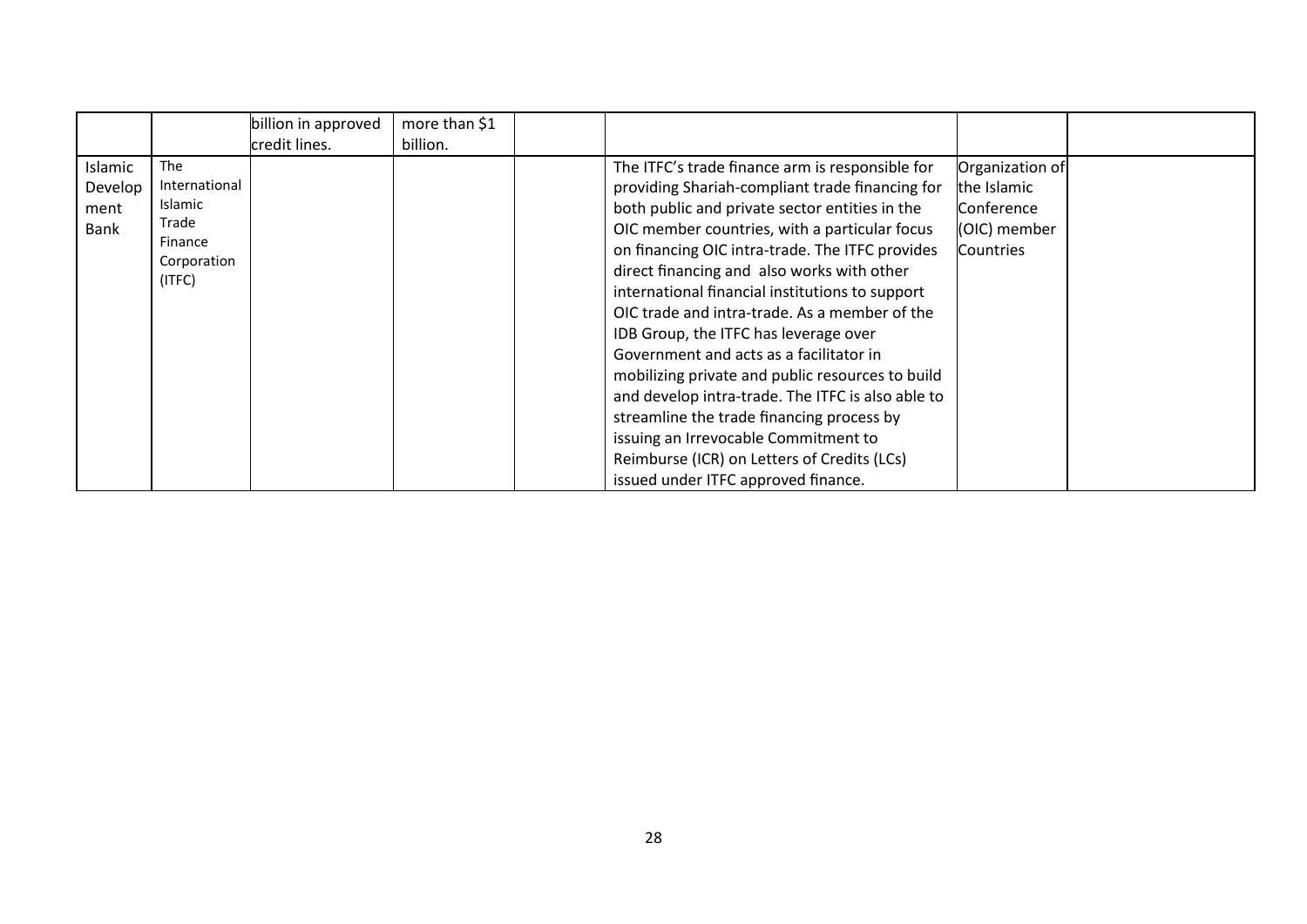# <span id="page-33-0"></span>**Appendix B Sample of Export Credit Agencies and Other Sources of Trade Finance in the Commonwealth**

| Multilateral         | 1.                           | African Export-Import Bank http://www.afreximbank.com/             |
|----------------------|------------------------------|--------------------------------------------------------------------|
| <b>Export Credit</b> | 2.                           | Asian Development Bank (ADB) http://www.adb.org/                   |
| Agencies from        | 3.                           | Inter-American Development Bank (IADB- Latin America)              |
| which                |                              | http://www.iadb.org/                                               |
| Commonwealth         | 4.                           | Multilateral Investment Guarantee Agency (part of the World Bank)  |
| countries can        |                              | http://www.miga.org/                                               |
| benefit              |                              |                                                                    |
|                      |                              | Export Credit Agencies by Specific Commonwealth Country            |
| Country              | <b>Agencies</b>              |                                                                    |
| Antigua and          |                              | Antigua and Barbuda Development Bank, http://www.abdbank.com/      |
| <b>Barbuda</b>       |                              |                                                                    |
| Australia            | $\overline{\phantom{0}}$     | Export Finance and Insurance Corporation (EFIC, Australia)         |
|                      |                              | http://www.efic.gov.au/                                            |
|                      | $\qquad \qquad -$            | Atradius,                                                          |
|                      |                              | http://www.atradius.com.au/products/creditinsurance/overview-      |
|                      |                              | credit-insurance.htm/                                              |
|                      |                              | Coface,                                                            |
|                      |                              | http://www.coface.com.au/CofacePortal/redirection.jsp?pageId=pag   |
|                      |                              | es/home/wwd/p/creditinsurance&site=AU/en EN                        |
|                      |                              | Euler Hermas, http://www.eulerhermes.com/en/credit-                |
|                      |                              | insurance/credit-insurance.html                                    |
|                      |                              | QBE, http://www.qbe.com.au/Business/Trade-Credit/Insurance.htm/    |
| The Bahamas          | $\overline{\phantom{0}}$     | Scotia Bank (Bahamas) http://www.bahamas.scotiabank.com/           |
| Bangladesh           |                              | Sadharan Bima Corporation Export Credit Guarantee Department       |
|                      |                              | (ECGD), http://business.highbeam.com/137722/article-1G1-           |
|                      |                              | 95679958/export-credit-guarantee-department                        |
| <b>Barbados</b>      | $\qquad \qquad \blacksquare$ | The Central Bank of Barbados Export Credit Insurance and Guarantee |
|                      |                              | Scheme, http://www.centralbank.org.bb/                             |
| <b>Belize</b>        | $\overline{\phantom{a}}$     | Belize Bank, http://www.belizebank.com/                            |
| <b>Botswana</b>      | $\overline{\phantom{a}}$     | Botswana Export Credit and Insurance (BUCI),                       |
|                      |                              | http://www.beci.co.bw/                                             |
| <b>Brunei</b>        |                              | Bank Islam Brunei Darussalam (BIBD), http://www.bibd.com.bn/       |
| Darussalam           |                              |                                                                    |
| Cameroon             | $\overline{\phantom{0}}$     | Fond d'Aide et de Garantie des Credits aux Petites et Moyennes     |
|                      |                              | Enterprises (FOGAPE),                                              |
|                      |                              | http://business.highbeam.com/137722/article-1G1-80316059/fonds-    |
|                      |                              | daide-et-de-garantie-des-credits-aux-petites                       |
| Canada               | $\overline{\phantom{a}}$     | Export Development Canada (EDC, Canada)                            |
|                      |                              | http://www.edc.ca/index_e.htm                                      |
| Cyprus               | $\qquad \qquad -$            | Export Credit Insurance Service (ECIS),                            |
|                      |                              | http://www.cyprustrade.gov.cy/                                     |
| Dominica             | $\overline{\phantom{a}}$     | Finnish Export Credit Ltd (FEC), http://www.fec.fi/                |
| The Gambia           | $\overline{\phantom{a}}$     | Standard Chartered Bank (Gambia) Ltd,                              |
|                      |                              | http://www.standardchartered.gm/en/                                |
|                      | $\overline{\phantom{0}}$     | International Commercial Bank (Gambia) Ltd, http://www.icbank-     |
|                      |                              | gambia.com/productandservices.php                                  |
| Ghana                | $\qquad \qquad \blacksquare$ | African Trade Insurance Agency, http://www.ati-aca.org/            |
|                      |                              |                                                                    |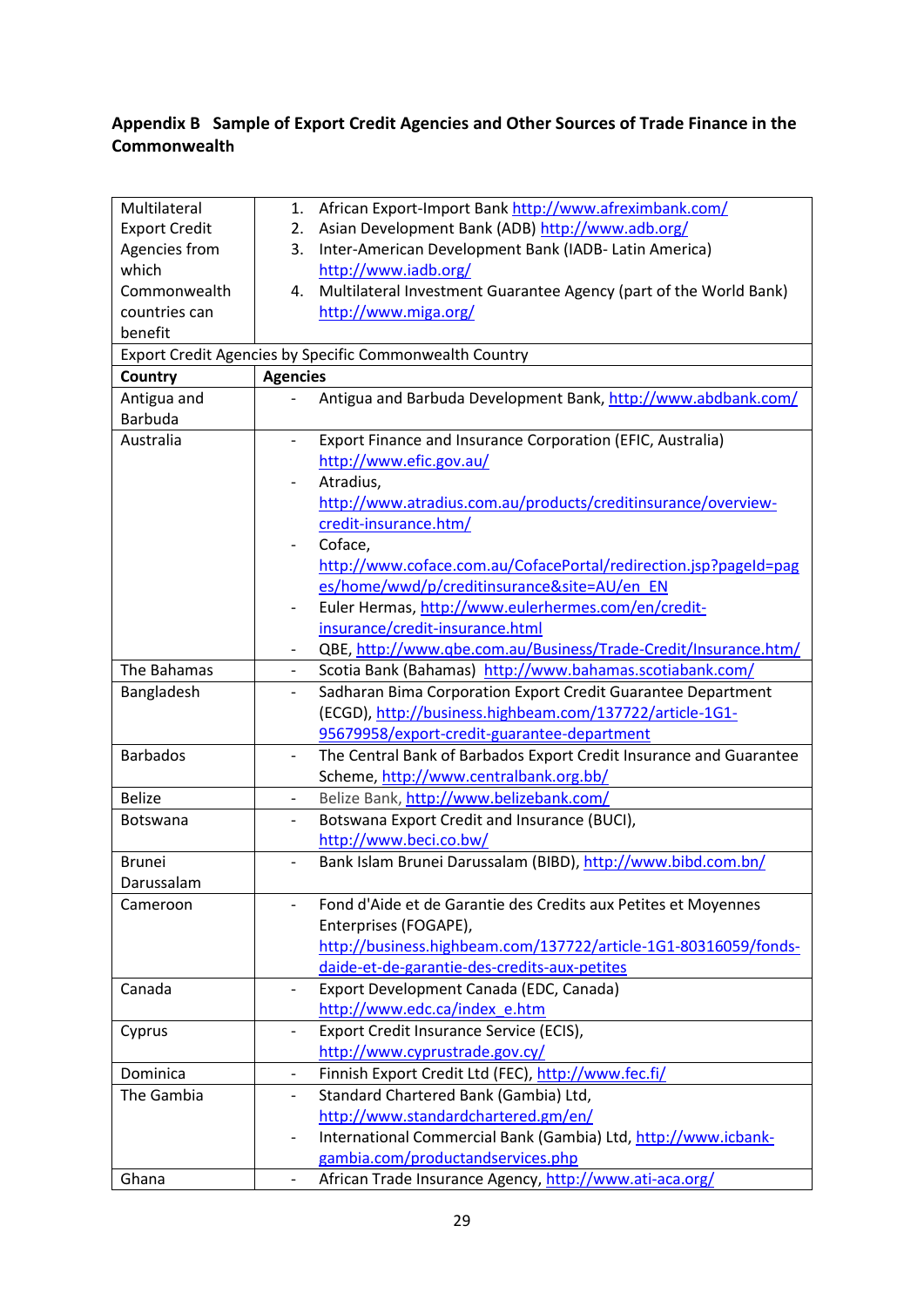|                  | Export Finance Company Ghana Itd,                                                       |
|------------------|-----------------------------------------------------------------------------------------|
|                  | http://www.infofinancenews.com/FinanceCompanies/export-                                 |
|                  | finance-company-Itd-ghana                                                               |
|                  | Eximguaranty Company (Ghana) Ltd, http://www.eximghana.com/                             |
| Grenada          | Scotiabank, http://www.scotiabank.com/gd/en/0,,5083,00.html<br>$\overline{\phantom{a}}$ |
| Guyana           | Guyana Bank for Trade and Industry Limited,<br>$\overline{a}$                           |
|                  | http://www.gbtibank.com/                                                                |
| India            | Export-Import Bank of India (I-Eximbank, India)<br>$\overline{\phantom{0}}$             |
|                  | http://www.eximbankindia.com/                                                           |
|                  | Export Credit Guarantee Corporation of India (ECGC),                                    |
|                  | http://www.ecgcindia.in/en/pages/ecgcaphome.aspx                                        |
| Jamaica          | National Export-Import Bank of Jamaica Ltd (EXIM, Jamaica)<br>$\overline{\phantom{a}}$  |
|                  | http://www.eximbankja.com/                                                              |
| Kenya            | Central Bank Kenya, http://www.centralbank.go.ke/                                       |
|                  | African Trade Insurance Agency, http://www.ati-aca.org/<br>$\overline{\phantom{a}}$     |
| Kiribati         | ANZ Kiribati, http://www.anz.com/kiribati/en/about-us/anz-in-<br>$\qquad \qquad -$      |
|                  | kiribati/                                                                               |
| Lesotho          | Central Bank of Lesotho,<br>$\overline{\phantom{0}}$                                    |
|                  | http://www.centralbank.org.ls/home/default.php                                          |
| Malawi           | African Trade Insurance Agency, http://www.ati-aca.org/<br>$\overline{\phantom{0}}$     |
| Malaysia         | Malaysia Export Credit Insurance Berhad (MECIB, Malaysia)                               |
|                  | http://www.mecib.com.my/                                                                |
| <b>Maldives</b>  | Maldives International Islamic Trade Finance Corporation,<br>$\overline{\phantom{0}}$   |
|                  | http://www.itfc-idb.org/content/maldives                                                |
|                  | MCB Maldives Corporate Banking,                                                         |
|                  | http://www.mcbmaldives.com/corporate_details.asp?id=326&maini                           |
|                  | $d=5$                                                                                   |
| Malta            | Malta Export Credit Guarantee Company<br>$\overline{\phantom{a}}$                       |
|                  | Malta Export Credit Insurance (MECI),                                                   |
|                  | http://mim.maltaenterprise.com/default.asp?page=companya&show                           |
|                  | $= 18686$                                                                               |
| <b>Mauritius</b> | Development Bank of Mauritius (DBM), http://www.dbm.mu/                                 |
| Mozambique       | SGS Finance, http://www.sgs.co.mz/en/Finance/Trade.aspx                                 |
| Namibia          | Standard Chartered Bank Namibia,                                                        |
|                  | http://m.standardbank.com.na/home.jsp                                                   |
|                  | Bank of Namibia, https://www.bon.com.na/                                                |
| New Zealand      | Exgo (a division of State Insurance, News Zealand)<br>$\overline{\phantom{0}}$          |
|                  | http://www.state.co.nz/                                                                 |
| Nigeria          | Nigerian Export-Import Bank (NEXIM),<br>$\overline{\phantom{0}}$                        |
|                  | http://neximbank.com.ng/about_us.php                                                    |
| Pakistan         | Pakistan Insurance Corporation, http://www.pakre.org.pk/ms/<br>$\overline{a}$           |
|                  | State Bank of Pakistan, http://www.sbp.org.pk/                                          |
| Papua New        | Maybank, http://www.maybank.com.pg/#section1                                            |
| Guinea           |                                                                                         |
| Rwanda           | African Trade Insurance Agency, http://www.ati-aca.org/<br>$\overline{\phantom{a}}$     |
| Samoa            | ANZ Samoa, http://www.anz.com/samoa/en/personal/<br>$\overline{\phantom{0}}$            |
|                  | Samoa Commercial Bank, http://www.scbl.ws/<br>-                                         |
| Seychelles       | Barclays Bank Seychelles, http://www.barclays.sc/<br>$\overline{\phantom{0}}$           |
|                  | Development Bank of Seychelles, http://www.dbs.sc/<br>$\qquad \qquad -$                 |
| Sierra Leone     | Ecobank Sierra Leone,<br>$\overline{\phantom{0}}$                                       |
|                  | http://www.ecobank.com/branches.aspx?btype=3&cid=74085                                  |